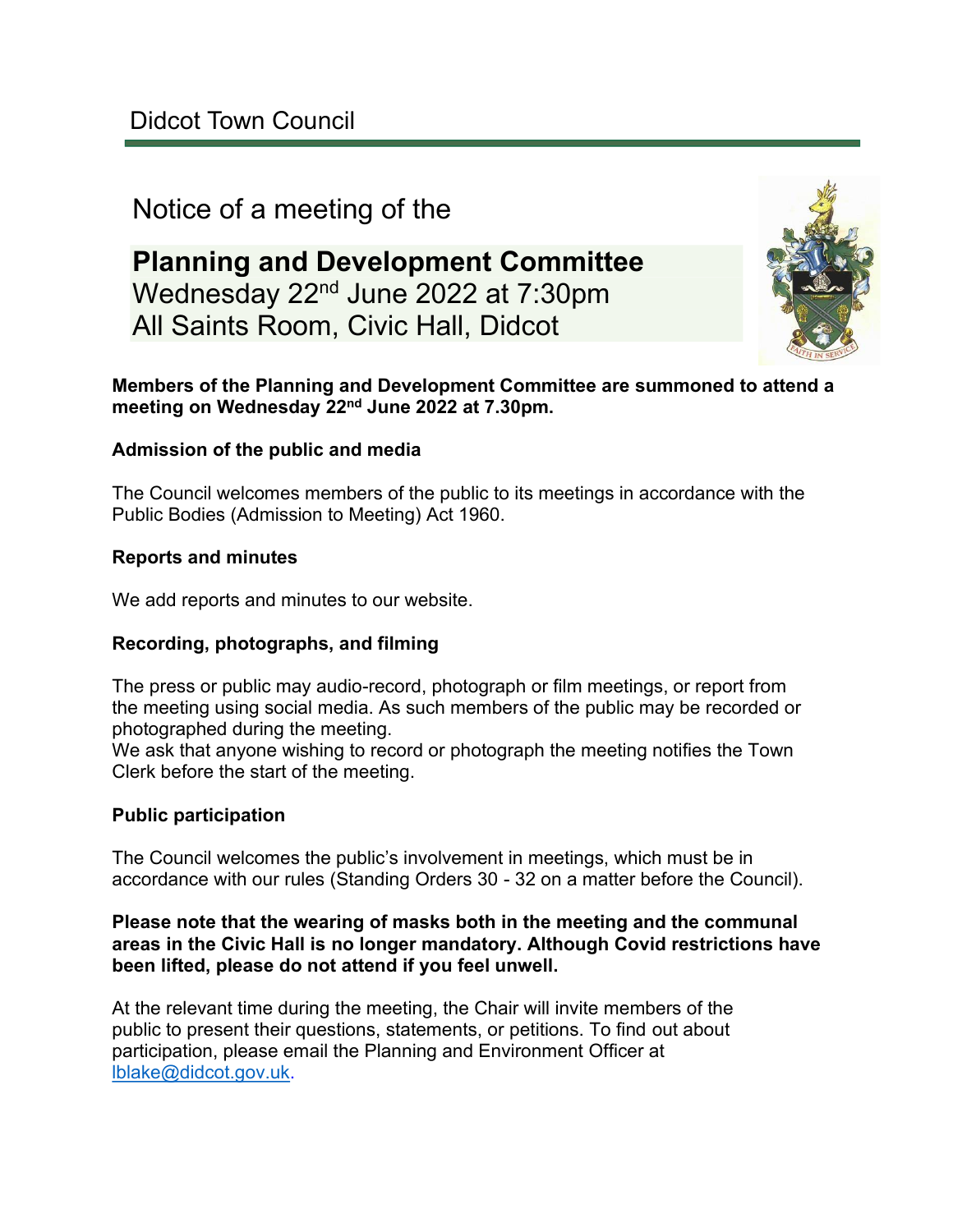# **AGENDA**

- 1. To receive apologies
- 2. To receive declarations of interest Members should declare any interests they may have on any item on this agenda in accordance with Didcot Town Council's Code of Conduct
- 3. To approve the draft minutes of the meeting held on 1<sup>st</sup> June 2022 (attached)
- 4. Questions on the minutes as to the progress of any item
- 5. To note as listed: correspondence regarding planning matters
- 6. To consider the modifications to the Draft CIL Charging Schedule and submit any comments by  $8<sup>th</sup>$  July 2022
- 7. To consider and comment on planning application by Hanson Quarry Europe Limited for planning permission: Section 73 application to continue the development of the extraction of sand and gravel and restoration using in situ and imported clay materials to create a wet woodland habitat as permitted by MW.0094/18 (P18/V2171/CM) without complying with conditions 1 and 16, in order to remove the remaining stockpile of sand and gravel by road rather than conveyor at Bridge Farm Quarry, Sutton Courtenay, Abingdon, OX14 4PP
- 8. To consider and comment on planning application by Hanson Quarry Products Europe Limited for planning permission: To haul phase 5 and 6 mineral across B4016 and to import inert fill to effect approved restoration scheme in phase 5 at Bridge Farm Quarry, Sutton Courtenay, OX14 4PD
- 9. To note as listed: applications for certificates of lawful development and information only
- 10.To consider as listed: planning applications
- 11.To note as listed: planning appeals
- 12.To note as listed: planning applications approved
- 13.To note as listed: planning applications refused
- 14.To note as listed: planning applications withdrawn
- 15.To note as listed: planning applications referred
- 16. To note the draft minutes from the Traffic Advisory Group meeting held on 23rd May 2022

Fluchenlee

Janet Wheeler **Town Clerk** 16th June 2022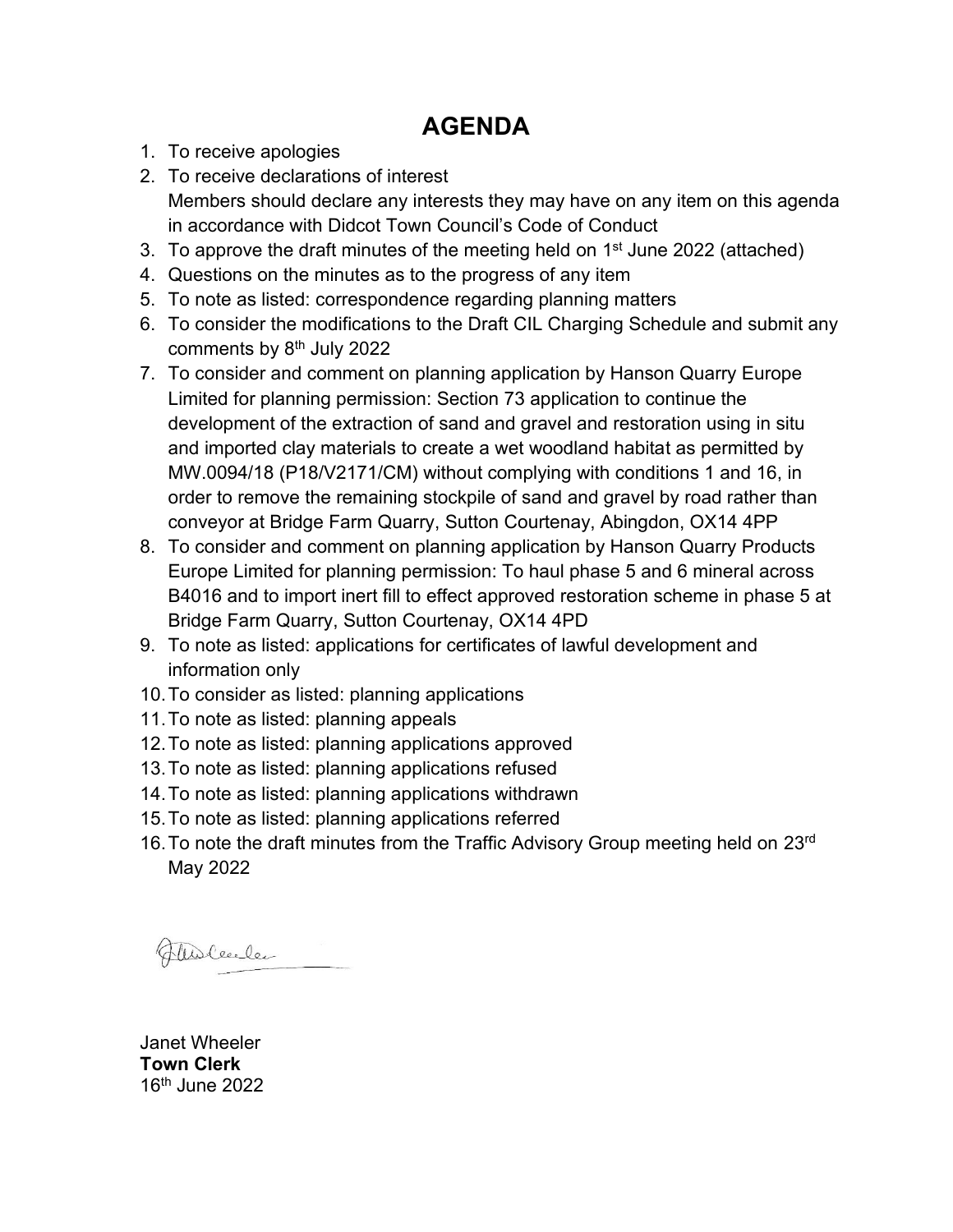## **Voting committee members**

Cllr Eleanor Hards (Chair) Cllr Anthony Dearlove (Vice Chair) Cllr Denise Macdonald Cllr Amanda Sandiford Cllr David Rouane Cllr James Durman

#### **Substitute committee members**

Cllr John Moody Cllr Pam Siggers Cllr Mocky Khan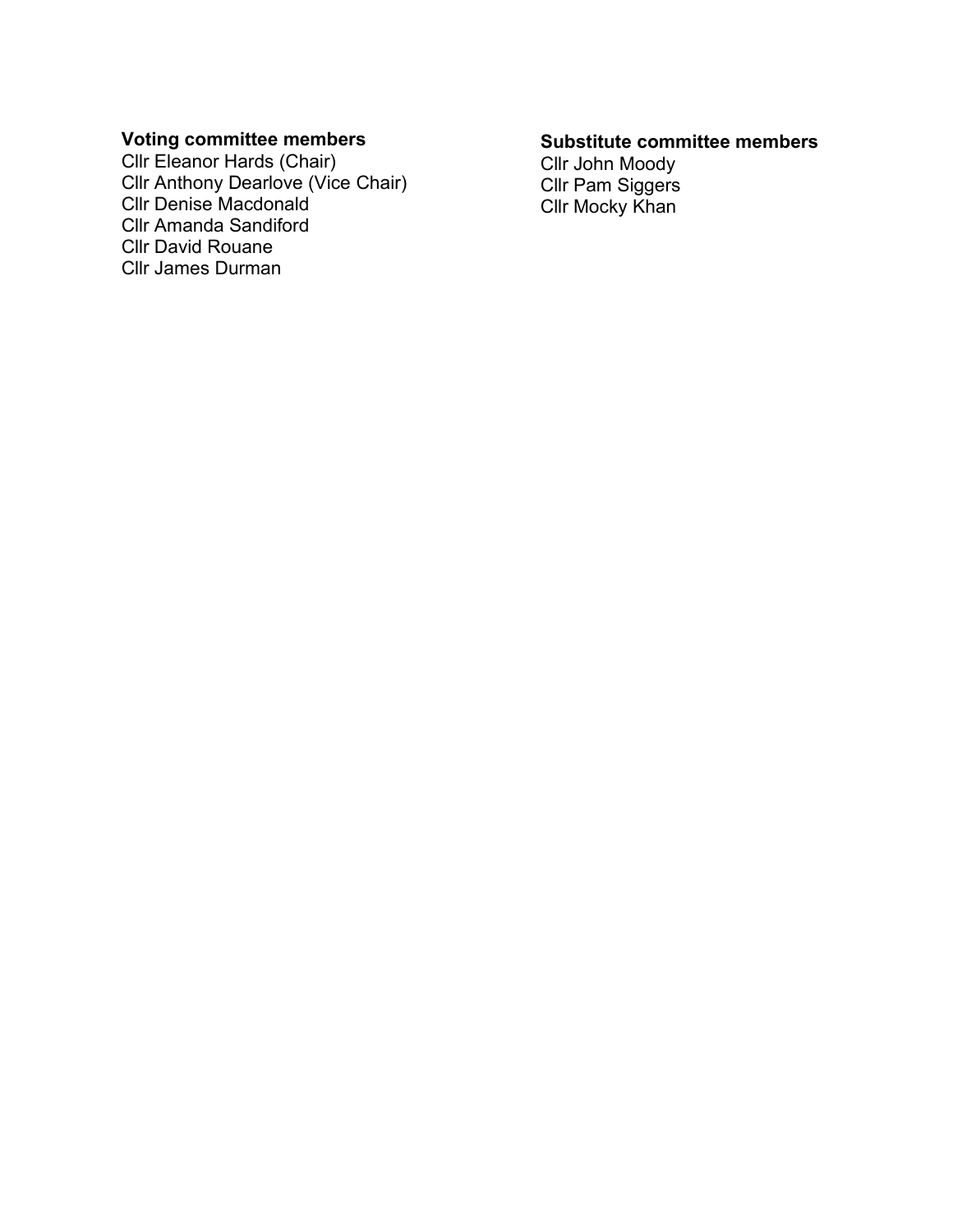# Minutes of the

**Planning and Development Committee** Wednesday 1<sup>st</sup> June 2022 All Saints Room, Civic Hall



#### **PRESENT: Councillors:**

E Hards (Chair) A Dearlove (Vice Chair) D Rouane D Macdonald P Siggers

## **Officers:**

L Blake (Planning and Environment Officer - PEO)

### **18. To receive apologies**

Cllrs J Durman and A Sandiford tendered their apologies. Cllr P Siggers substituted for Cllr A Sandiford.

### **19. To receive declarations of interests**

No declarations of interests were received.

## **20. To approve the minutes of the meeting held on 18th May 2022**

It was proposed by Cllr E Hards, seconded by Cllr A Dearlove and **RESOLVED** to approve the minutes as a true and accurate record of the meeting, and note them as such.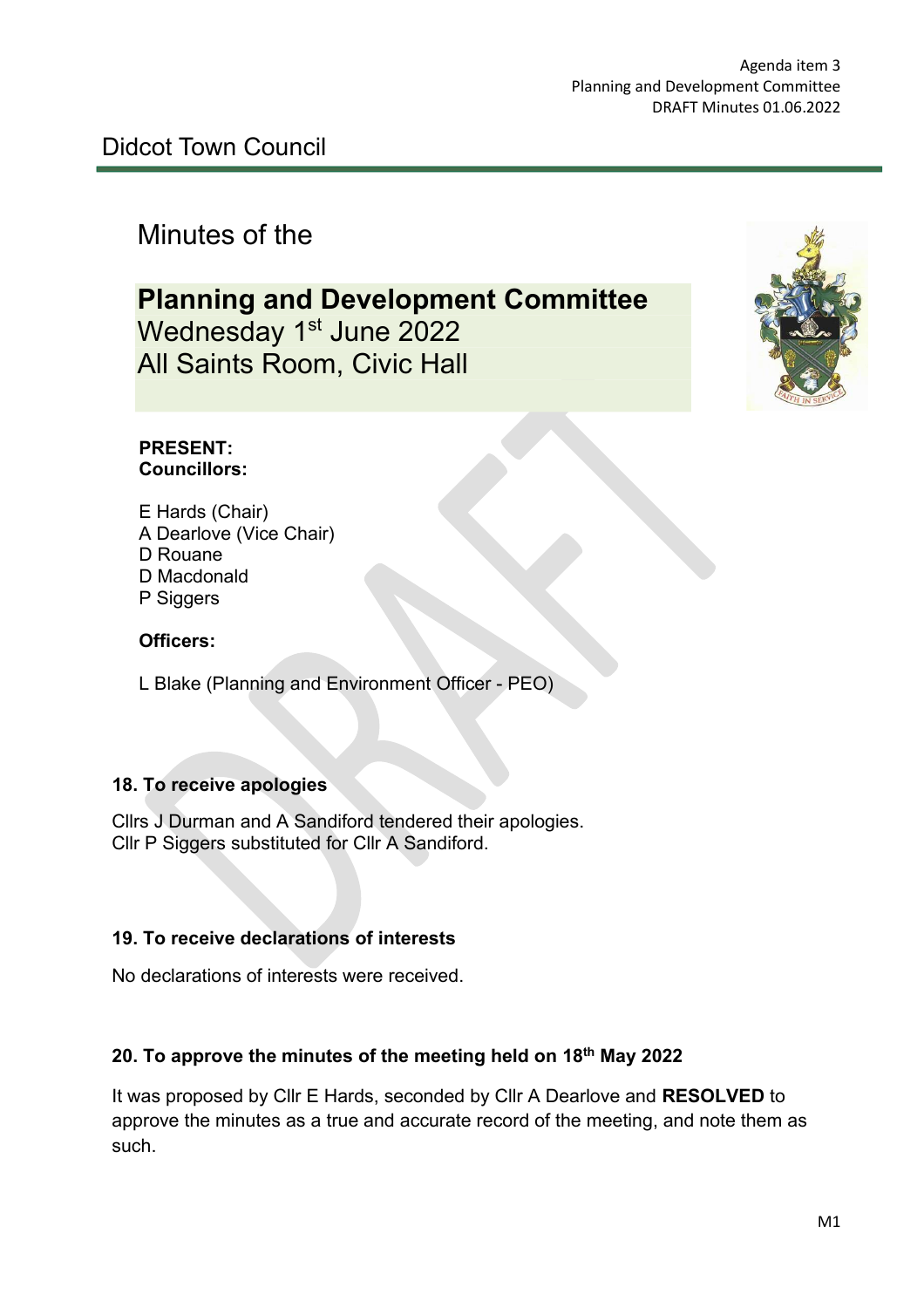All members agreed.

## **21. Questions on the minutes as to the progress of any item**

There were no questions on the minutes.

### **22.To note as listed: correspondence regarding planning maters.**

| Item | Date<br>received             | <b>Received</b><br>from | <b>Sent to Members</b>    | <b>Details</b>                                                                                                                                                                                                                                                                                                           |
|------|------------------------------|-------------------------|---------------------------|--------------------------------------------------------------------------------------------------------------------------------------------------------------------------------------------------------------------------------------------------------------------------------------------------------------------------|
| 5a)  | $12^{th}$ May 2022           | SODC&<br><b>VOWH</b>    | 17 <sup>th</sup> May 2022 | To invite DTC to comment on the new Joint Local<br>Plan from SODC and VWHDC.<br>Comments to be submitted by 23rd June 2022.<br>Agenda item 6.                                                                                                                                                                            |
| 5b)  | 17 <sup>th</sup> May<br>2022 | SODC                    | $17th$ May 2022           | To inform DTC that Tree Preservation orders (TPO)<br>have been considered for trees at Washford Glen,<br>Wensum Drive and Tamar Way, Didcot.<br>DTC can object, express support, or make other<br>representations to the order. Comments must be<br>received by writing by 14 <sup>th</sup> June 2022.<br>Agenda item 8. |
| 5c)  | 25 <sup>th</sup> May 2022    | <b>SODC</b>             | 26th May 2022             | To inform DTC that application P21/S0666/FUL - 70-<br>72 Park Road, Didcot, will be considered by SODC's<br>Planning Committee on 8 <sup>th</sup> June 2022.<br>Registering to speak must be received by noon on 7 <sup>th</sup><br>June 2022.                                                                           |

**Contract Contract** 

The Committee noted the items of correspondence.

It was **AGREED** the PEO would register Cllr E Hards to speak on behalf of the Planning and Development Committee on application P21/S0666/FUL at SODC's Planning meeting on 8<sup>th</sup> June 2022, basing the comments on the previous responses.

### **23.To consider the new Joint Local Plan from South Oxfordshire and Vale of White Horse District Councils and submit any comments by 23rd June 2022**

The Committee discussed the Joint Local Plan in detail.

It was **AGREED** the PEO would draft comments, based on the discussions, and would forward these to members for approval, before submitting them to South Oxfordshire and Vale of White Horse District Councils.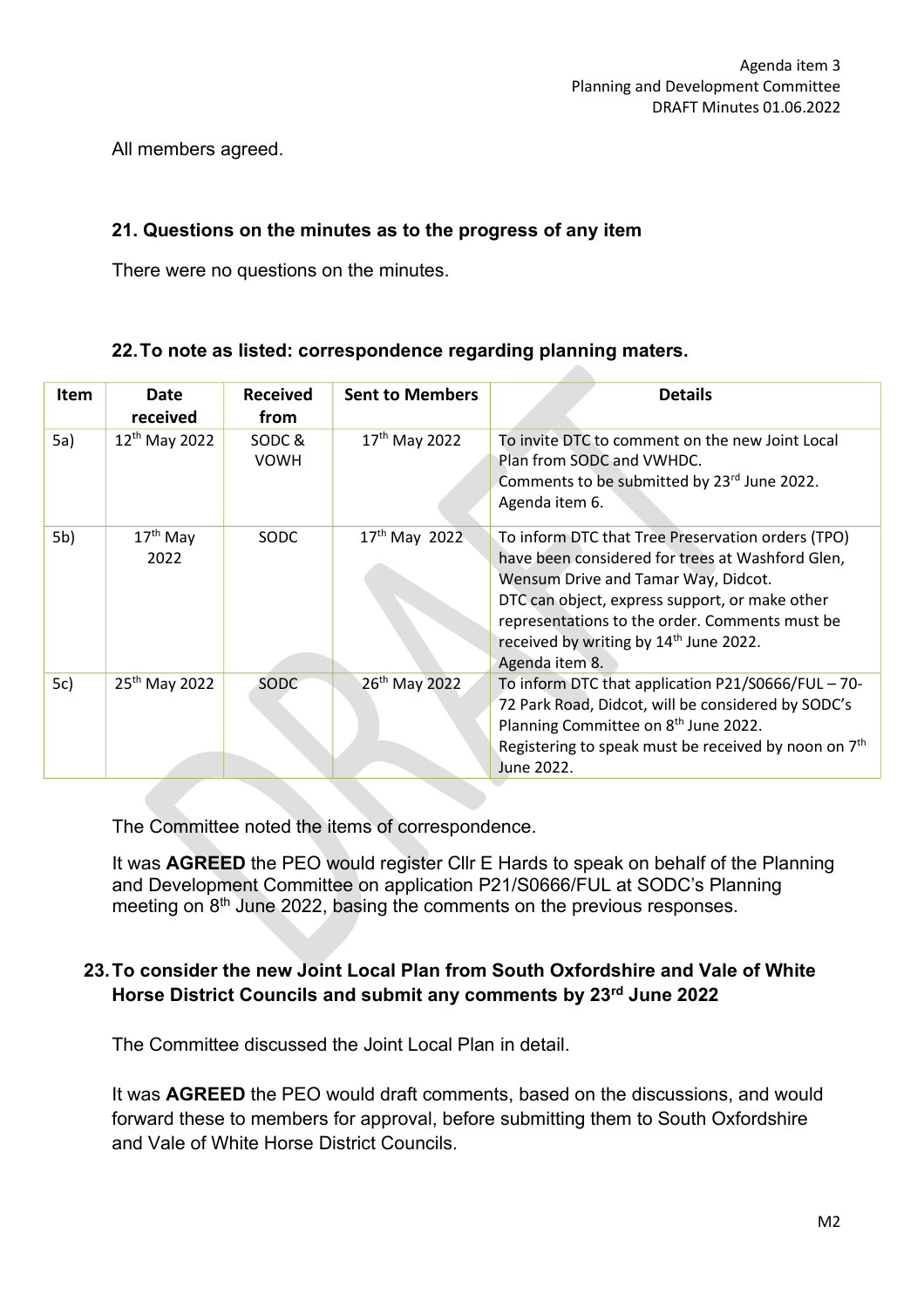## **24.To note the erection of four new dwellings and conversion of existing property to form two new flats to be known as 43A Broadway, Didcot, OX11 8AQ and 1B to 1F Hagbourne Road, Didcot, OX11 8DP**

The Committee noted the erection and numbering of the four new dwellings.

## **25.To consider the formal notice of a Tree Preservation Order (no. 22S12 – took effect, on a provisional basis on 17th May 2022) for trees at Washford Glen, Wensum Drive and Tamar Way in Didcot and submit any comments to SODC by 14th June 2022**

It was proposed by Cllr E Hards, seconded by Cllr P Siggers and **RESOLVED** to express support for the Tree Preservation Order, no. 22S12.

### **26.To consider the email request to recommend that one of the new roads in Didcot be named after a Specialist Paramedic**

The Committee considered the request.

It was agreed that if Didcot Town Council were asked to name a new specific road or footpath in the future, that the requested name would be submitted for consideration.

## **27.Applications for certificates of Lawful Development and Information only**

| 10a)            | <b>Application</b> | <b>P22/S1118/LDP</b>                                         | Didcot Hospital Wantage Road Didcot OX11<br>0AG |
|-----------------|--------------------|--------------------------------------------------------------|-------------------------------------------------|
|                 | <b>Proposal</b>    | Installation of new external awnings to three windows        |                                                 |
| 10 <sub>b</sub> | <b>Application</b> | <b>P22/S1888/PDH</b>                                         | 86 Brunstock Beck Didcot OX11 7YG               |
|                 | <b>Proposal</b>    | Proposed Orangery Depth: 3.50m Height 3m Height to eaves: 3m |                                                 |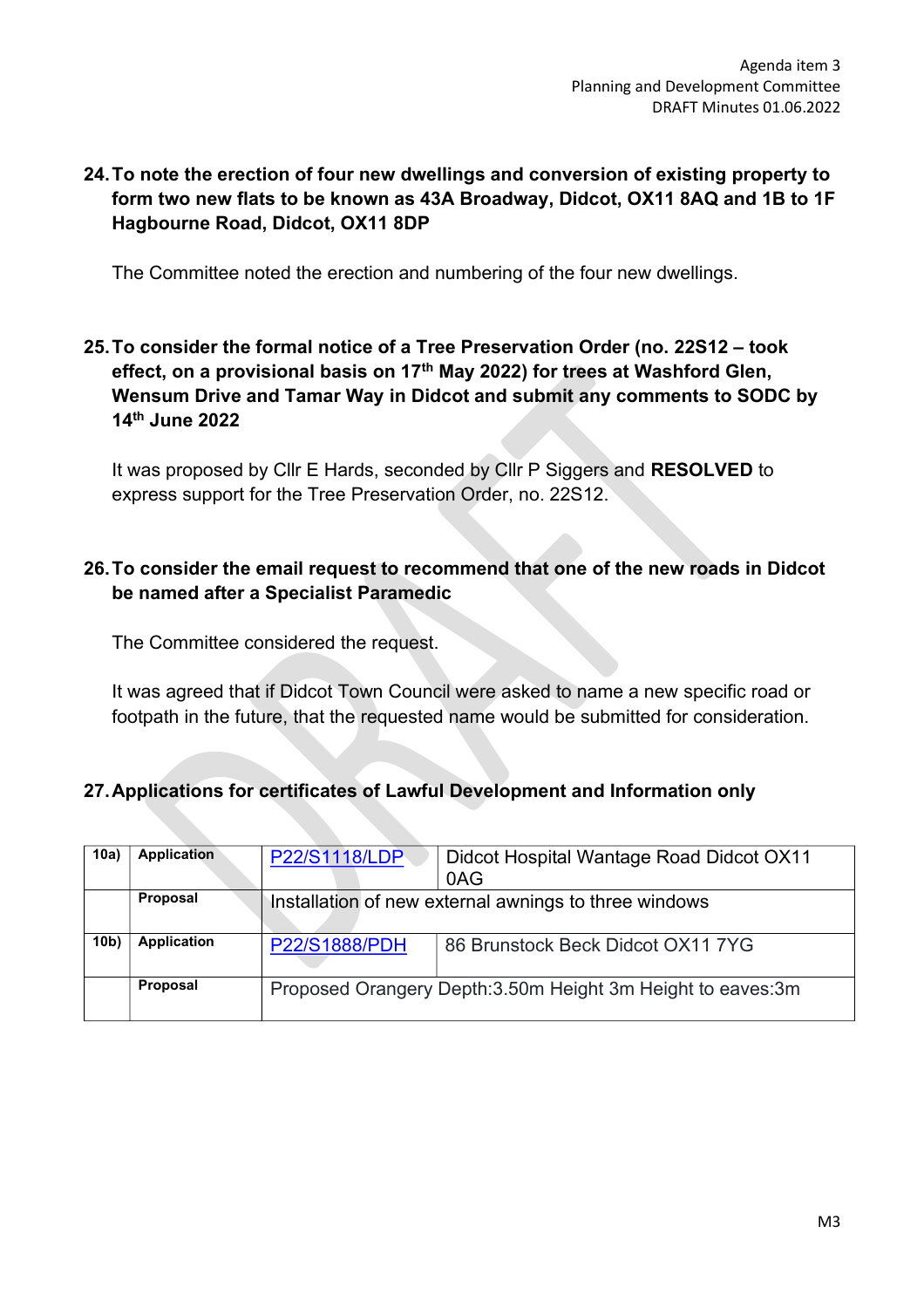# **28.To consider as listed: Planning Applications**

| 11a)            | <b>Application</b>     | P22/S1572/HH<br>15 Reed Street Didcot OX11 6FL                                                                             |  |  |
|-----------------|------------------------|----------------------------------------------------------------------------------------------------------------------------|--|--|
|                 | <b>Amendment</b>       | No. 1 - dated 9th May 2022                                                                                                 |  |  |
|                 | Proposal               | Loft conversion to habitable room (Amended Plans received 09th May                                                         |  |  |
|                 |                        | altering Dormer and Rooflight arrangement).                                                                                |  |  |
|                 | <b>Response date</b>   | 7 <sup>th</sup> June 2022 (extended from 26 <sup>th</sup> May 2022)                                                        |  |  |
|                 | <b>Agreed response</b> | It was proposed by Cllr E Hards, seconded by Cllr D Macdonald and                                                          |  |  |
|                 |                        | RESOLVED to maintain the previous response submitted on 19th                                                               |  |  |
|                 |                        | May 2022.                                                                                                                  |  |  |
|                 |                        |                                                                                                                            |  |  |
|                 |                        | All members agreed.                                                                                                        |  |  |
| 11 <sub>b</sub> | <b>Application</b>     | 31 Mowbray Road Didcot OX11 8ST<br>P22/S1771/HH                                                                            |  |  |
|                 | Proposal               | Proposed ground floor rear extension and first floor side extension.                                                       |  |  |
|                 | <b>Response date</b>   | 9th June 2022 (extended from 5th June 2022)                                                                                |  |  |
|                 | <b>Agreed response</b> | It was proposed by Cllr A Dearlove, seconded by Cllr P Siggers and                                                         |  |  |
|                 |                        | RESOLVED to submit no objection to the application.                                                                        |  |  |
|                 |                        |                                                                                                                            |  |  |
|                 |                        | All members agreed.                                                                                                        |  |  |
|                 |                        |                                                                                                                            |  |  |
| 11c)            | <b>Application</b>     | 51 Edwin Road Didcot OX11 8LQ<br>P22/S1797/HH                                                                              |  |  |
|                 | Proposal               | Single storey rear extension                                                                                               |  |  |
|                 | <b>Response date</b>   | $\overline{9}$ <sup>th</sup> June 2022                                                                                     |  |  |
|                 | <b>Agreed response</b> | It was proposed by Cllr A Dearlove, seconded by Cllr D Macdonald                                                           |  |  |
|                 |                        | and RESOLVED to submit no objection to the application.                                                                    |  |  |
|                 |                        | All members agreed.                                                                                                        |  |  |
|                 |                        |                                                                                                                            |  |  |
| 11d)            | <b>Application</b>     | 1 Lydalls Close Didcot OX11 7LD<br><b>P22/S0188/HH</b>                                                                     |  |  |
|                 | Amendment              | No. 1 - dated 9th May 2022                                                                                                 |  |  |
|                 | Proposal               | Demolition of existing conservatory. Erection of new side and rear                                                         |  |  |
|                 |                        | single storey extension. Erection of new single storey first floor                                                         |  |  |
|                 |                        | extension above existing annexe. Internal reconfigurations as                                                              |  |  |
|                 |                        | necessary (as amended by drwgnos PL101A, PL102A, PL103A,                                                                   |  |  |
|                 |                        | PL104A, PL105A, PL106A and PL107A received on 9 May 2022 to                                                                |  |  |
|                 | <b>Response date</b>   | reduce the ridge and eaves height of the first-floor extension)<br>9th June 2022 (extended from 1 <sup>st</sup> June 2022) |  |  |
|                 | <b>Agreed response</b> | It was proposed by CIIr E Hards, seconded by CIIr P Siggers and                                                            |  |  |
|                 |                        | <b>RESOLVED</b> to submit no objection to the application.                                                                 |  |  |
|                 |                        |                                                                                                                            |  |  |
|                 |                        | All members agreed.                                                                                                        |  |  |
|                 |                        |                                                                                                                            |  |  |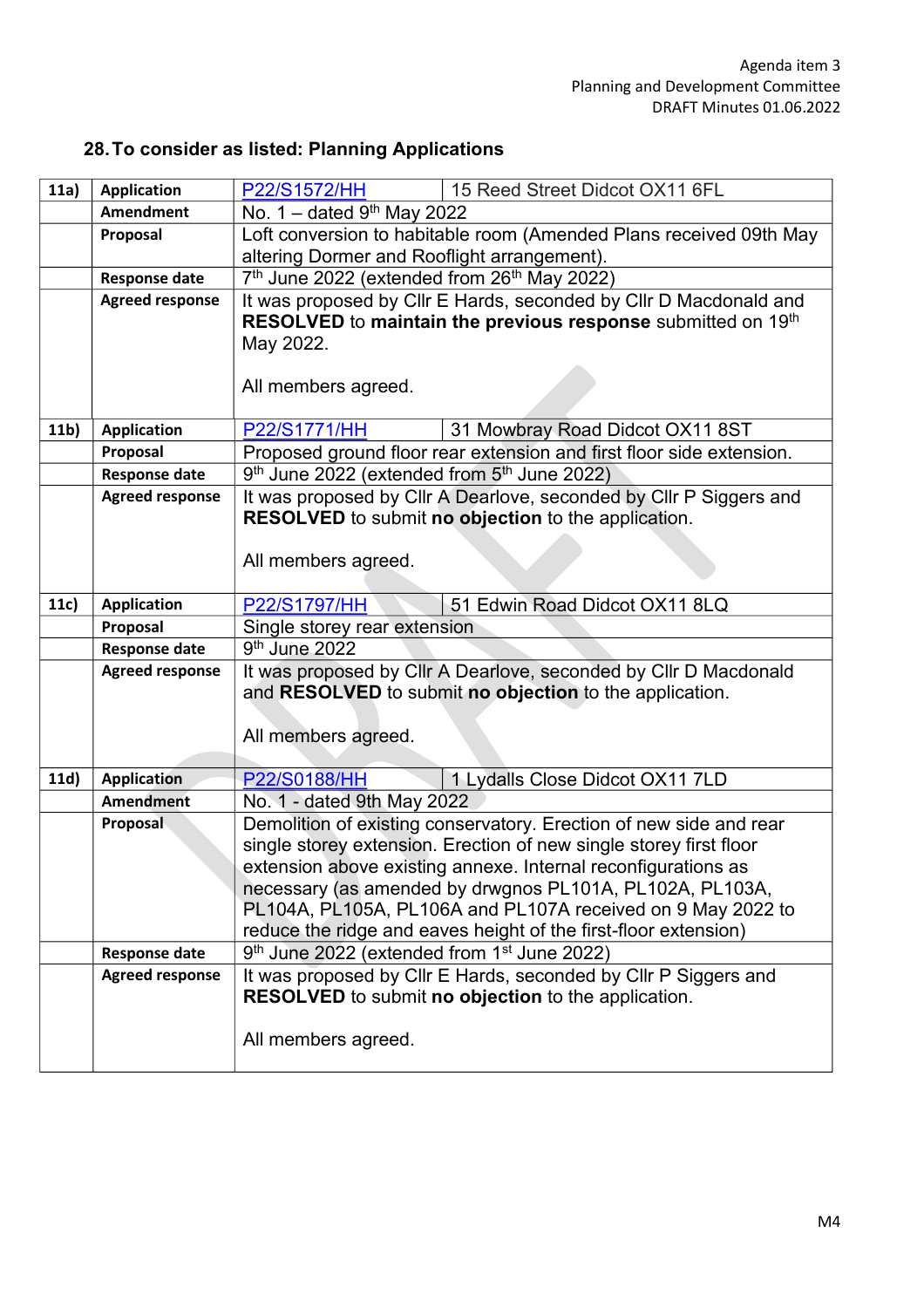| 11e) | <b>Application</b>     | P22/V1053/RM<br>Phase A3 & A4 Signia Park Didcot                                                                                                                                                                                                                                                                                                                                                                                                                                                                                                                                                                                                                                                                                                                                                                                                                                                                                                                                                                                                                                                                                                                                                                               |
|------|------------------------|--------------------------------------------------------------------------------------------------------------------------------------------------------------------------------------------------------------------------------------------------------------------------------------------------------------------------------------------------------------------------------------------------------------------------------------------------------------------------------------------------------------------------------------------------------------------------------------------------------------------------------------------------------------------------------------------------------------------------------------------------------------------------------------------------------------------------------------------------------------------------------------------------------------------------------------------------------------------------------------------------------------------------------------------------------------------------------------------------------------------------------------------------------------------------------------------------------------------------------|
|      | Proposal               | Approval of reserved matters for access, appearance, landscaping,<br>layout and scale for the erection of four employment unit (Use Class<br>B1(c)/B2/B8) at plot A3/A4 with ancillary offices, including new<br>vehicular and pedestrian access, HGV and car parking, servicing,<br>external lighting, landscaping, infrastructure and associated works<br>pursuant to outline planning permission P19/V1472/FUL dated 15th<br>October 2019.                                                                                                                                                                                                                                                                                                                                                                                                                                                                                                                                                                                                                                                                                                                                                                                  |
|      | <b>Response date</b>   | 18th June 2022                                                                                                                                                                                                                                                                                                                                                                                                                                                                                                                                                                                                                                                                                                                                                                                                                                                                                                                                                                                                                                                                                                                                                                                                                 |
|      | <b>Agreed response</b> | It was proposed by Cllr A Dearlove, seconded by Cllr D Macdonald,<br>and RESOLVED to object to this application with the following<br>comments:<br>The Committee are concerned that the large number of vehicle<br>movements at the present time is already putting the roundabout<br>under pressure. An increase in vehicle movements to and from the<br>site will only exacerbate the issue.<br>The only entrance to the site is off the roundabout (until Science<br>Bridge is constructed and opened). This roundabout, along with the<br>DMH1 roundabout was due to be upgraded at the end of 2021, using<br>CIL/s106 monies. Unfortunately, this work was postponed, and the<br>Council have not been informed when this will happen. The<br>Committee are concerned that these funds could be lost if the work is<br>not carried out.<br>With only one entrance to the site, any accidents or roadworks on the<br>road/roundabouts, would cause long delays to an area which is<br>already under pressure from the volume of traffic.<br>Members expressed the need for the HIF roads and the previously<br>proposed upgrade to the roundabouts which need addressing as a<br>matter of urgency.<br>All members agreed. |

# **29.To note as listed: Planning Appeals.**

The Committee noted no planning appeals had been received.

## **30. Applications Approved.**

The Committee noted the below listed approvals.

| <b>Didcot Town Council's │ Planning Application</b><br>recommendation | <b>Number</b> | <b>Proposal and Address</b> |
|-----------------------------------------------------------------------|---------------|-----------------------------|
|                                                                       |               |                             |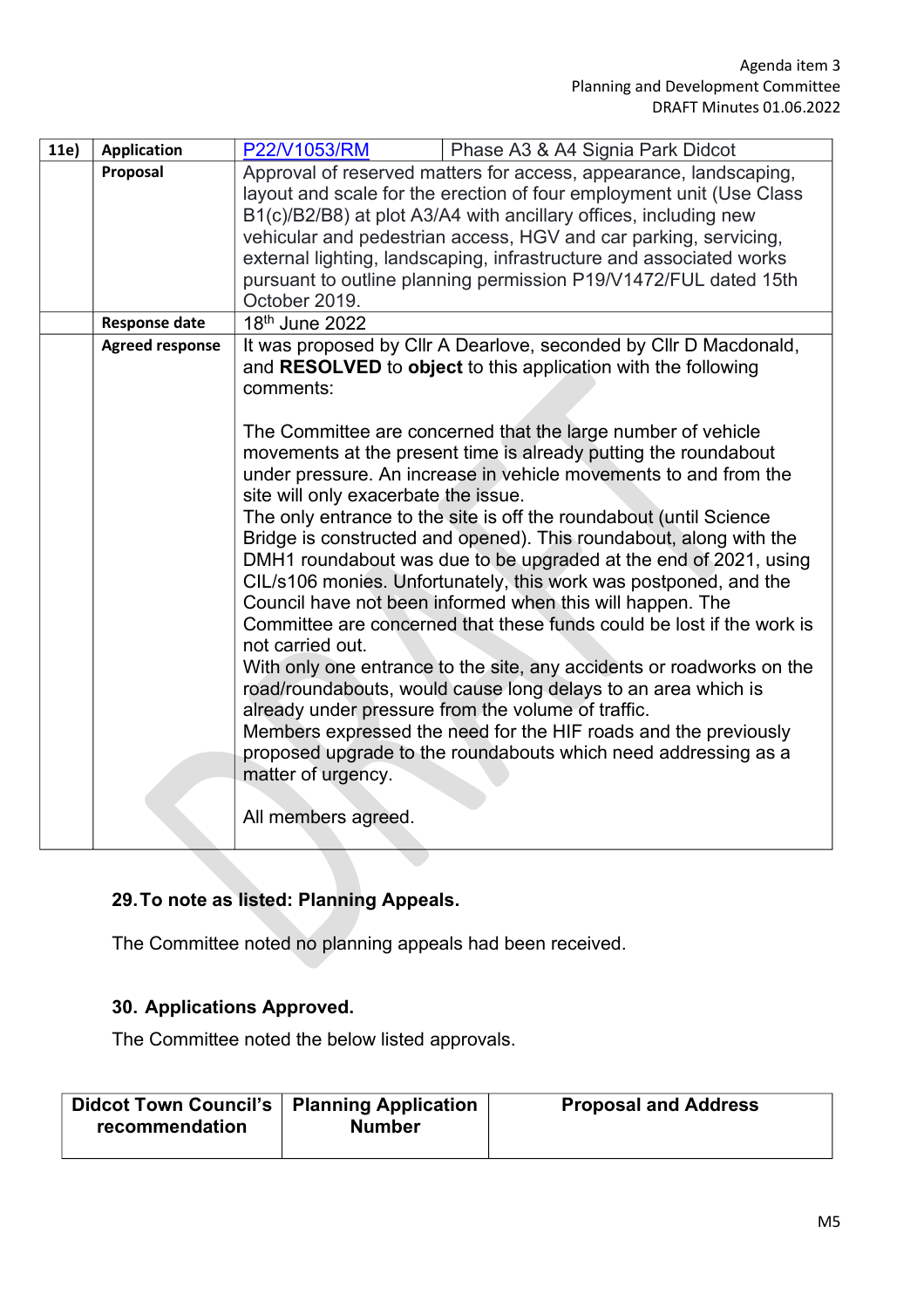| No objection | P22/S1041/HH         | Proposed garage replacement, front<br>garage extension, front porch, floor<br>plan redesign and all associated works.<br>9 Abbott Road Didcot OX11 8JB                                                                                                                                                                                                                                                     |
|--------------|----------------------|------------------------------------------------------------------------------------------------------------------------------------------------------------------------------------------------------------------------------------------------------------------------------------------------------------------------------------------------------------------------------------------------------------|
| No objection | <b>P22/S1224/FUL</b> | S73 application to vary condition 3<br>(approved drawings), 4 (levels),<br>5(materials), 6 (joinery details) & 8<br>(refuse & recycling storage) on<br>application P12/S1299/O due to<br>change of ownership and design<br>changes. (Residential development<br>(3x1-bed, 3x2-bed) including parking<br>and ancillary works. Demolition of<br>existing building).<br>1-3 Hagbourne Road Didcot OX11<br>8DP |

## **31.Applications refused.**

The Committee noted no applications had been refused.

## **32.Applications withdrawn.**

The Committee noted no planning applications had been withdrawn.

### **33.Applications referred.**

The Committee noted no planning applications had been referred.

The meeting closed at 8.35pm.

Signed: ……………………………………….

Date: ……………………………………….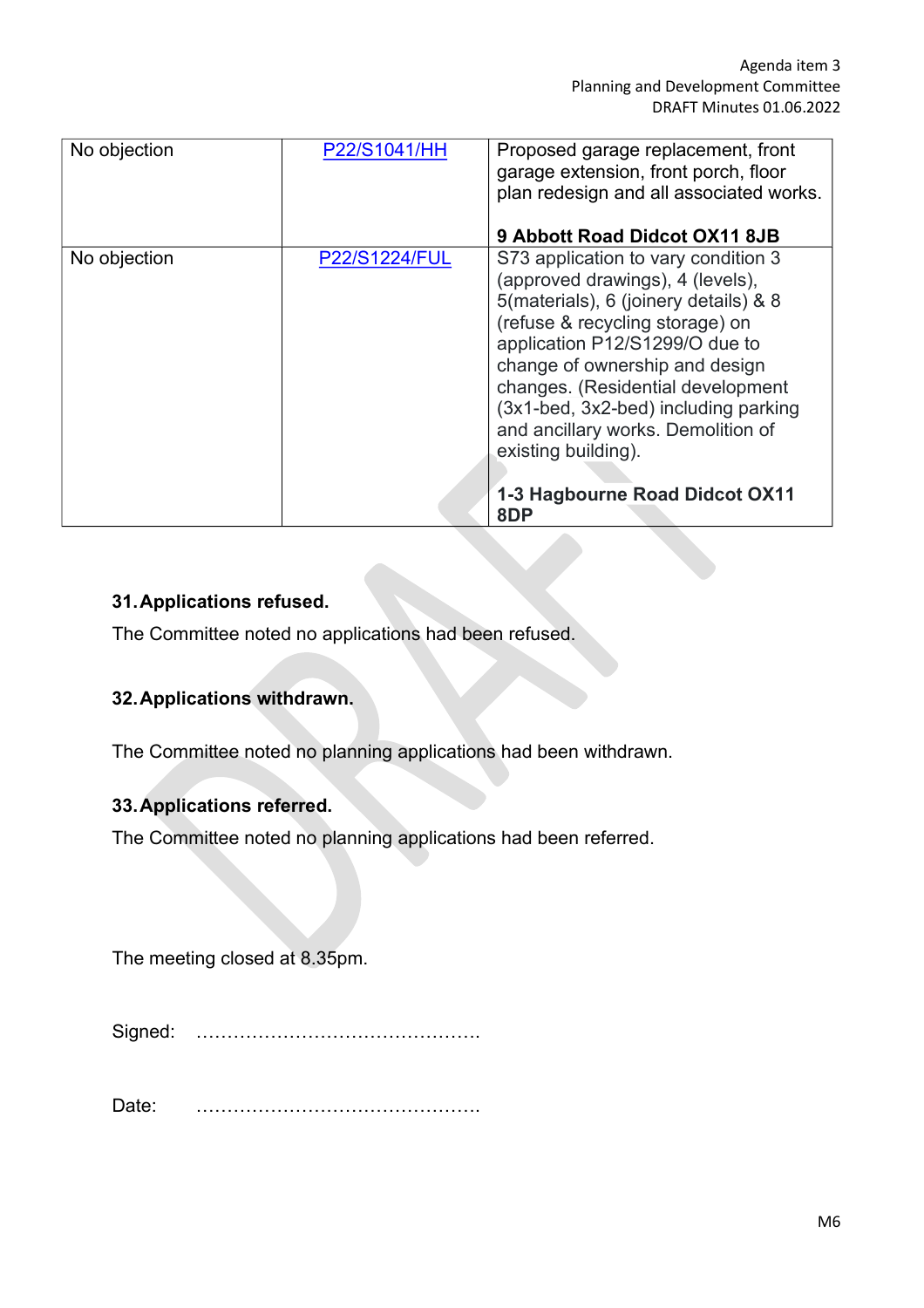Agenda continued.

#### **1. To receive apologies**

#### **2. To receive declarations of interest**

Members should declare any interests they may have on any item on this agenda in accordance with Didcot Town Council's Code of Conduct

#### **3. To approve the draft minutes of the meeting held on 1st June 2022**

#### **4. Questions on the minutes as to the progress of any item**

#### **5. To note as listed: correspondence received regarding planning matters.**

| Item | Date                      | <b>Received</b> | <b>Sent to Members</b>    | <b>Details</b>                                                                                                                                                                                                                                                                                                                                     |
|------|---------------------------|-----------------|---------------------------|----------------------------------------------------------------------------------------------------------------------------------------------------------------------------------------------------------------------------------------------------------------------------------------------------------------------------------------------------|
|      | received                  | from            |                           |                                                                                                                                                                                                                                                                                                                                                    |
| 5a)  | $2nd$ June 2022           | SODC            | 7 <sup>th</sup> June 2022 | To inform DTC that an appeal has been made against<br>SODC's decisions to refuse application P21/S5088/PIP<br>- Land off Brasenose Road, Didcot.<br>Comments to be submitted by 6 <sup>th</sup> July 2022.<br>Agenda item 11a.                                                                                                                     |
| 5b)  | 8 <sup>th</sup> June 2022 | SODC            | 8 <sup>th</sup> June 2022 | Acknowledgement letter received regarding the<br>Committee's comment to Tree Preservation Orders<br>(no. 22S12):<br>Didcot Town Council's Planning and Development<br>Committee met on 1 <sup>st</sup> June 2022 and discussed the<br>Tree Preservation order 22S12 (area: Didcot).<br>The Committee resolved to express support for the<br>order. |
| 5c)  | $9th$ June 2022           | SODC            | 9 <sup>th</sup> June 2022 | To inform DTC that an appeal has been made against<br>SODC's decisions to refuse application<br>P21/S2637/FUL - Land at 4 Ernest Road, Didcot,<br>OX11 8QH.<br>Comments to be submitted by 12 <sup>th</sup> July 2022.<br>Agenda item 11b.                                                                                                         |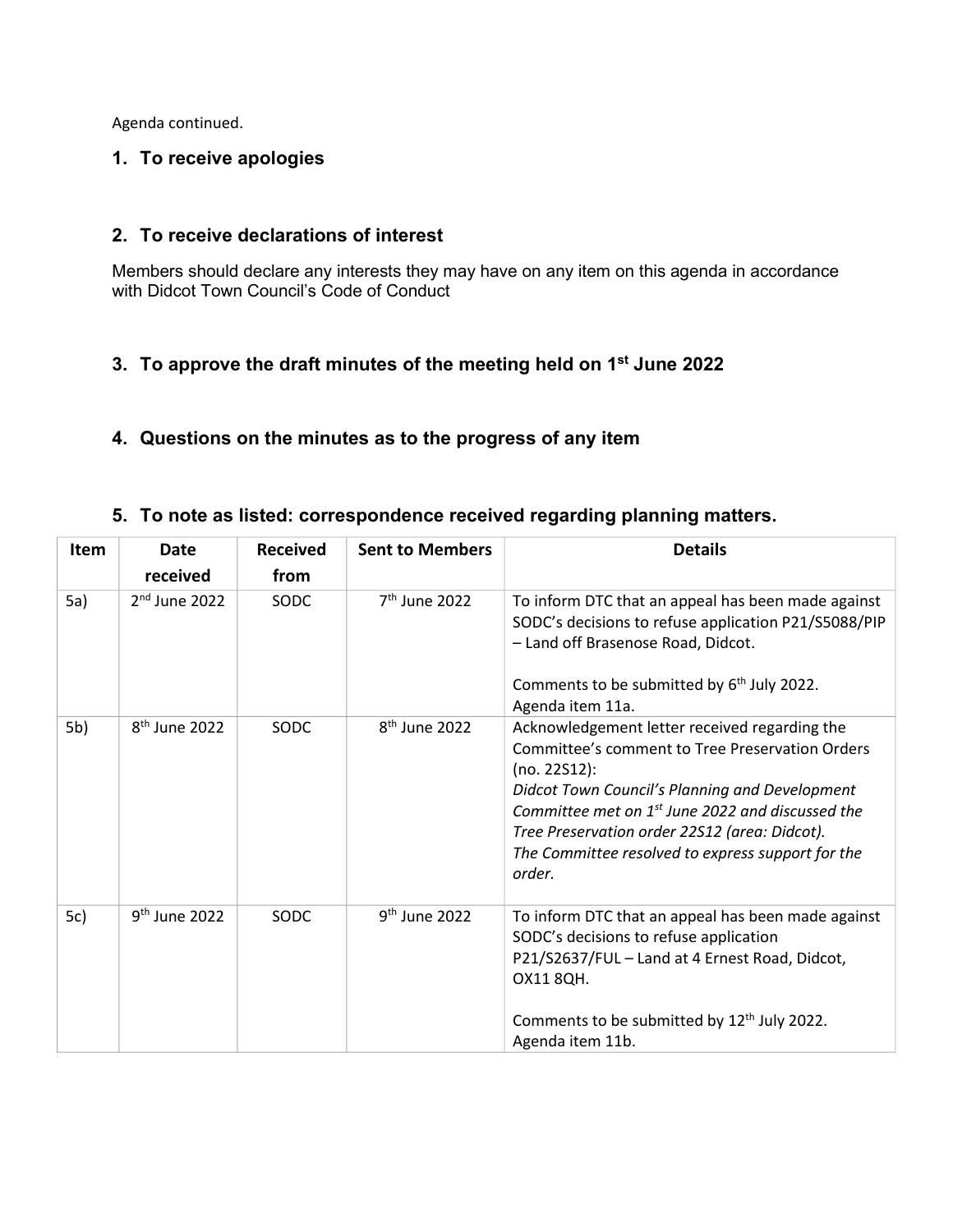| 5d) | 10 <sup>th</sup> June 2022                            | SODC       | 13 <sup>th</sup> June 2022 | To inform DTC of modifications to the Draft CIL<br>Charging Schedule and production of a Statement of<br>Modifications.<br>Committee resolved to support the contents of the<br>Draft CIL Charging Schedule at the meeting on 16 <sup>th</sup><br>March 2022.<br>Agenda item 6.                                                                                                                                                                                                                                                                                                                                                            |
|-----|-------------------------------------------------------|------------|----------------------------|--------------------------------------------------------------------------------------------------------------------------------------------------------------------------------------------------------------------------------------------------------------------------------------------------------------------------------------------------------------------------------------------------------------------------------------------------------------------------------------------------------------------------------------------------------------------------------------------------------------------------------------------|
| 5e) | 10 <sup>th</sup> June 2022                            | SODC       | 13 <sup>th</sup> June 2022 | To inform DTC of a permitted development<br>application for 72 Park Road, Didcot, OX11 8QT-<br>P22/S2077/LDP.<br>Agenda item 9b for noting.                                                                                                                                                                                                                                                                                                                                                                                                                                                                                                |
| 5f) | 7 <sup>th</sup> June 2022<br>(sent to Town<br>Clerk)  | <b>OCC</b> | 16 <sup>th</sup> June 2022 | To consider and comment on planning application by<br>Hanson Quarry Europe Limited for planning<br>permission: Section 73 application to continue the<br>development of the extraction of sand and gravel and<br>restoration using in situ and imported clay materials<br>to create a wet woodland habitat as permitted by<br>MW.0094/18 (P18/V2171/CM) without complying<br>with conditions 1 and 16, in order to remove the<br>remaining stockpile of sand and gravel by road rather<br>than conveyor at Bridge Farm Quarry, Sutton<br>Courtenay, Abingdon, OX14 4PP<br>Deadline for comments 7 <sup>th</sup> July 2022<br>Agenda item 7 |
| 5g) | 13 <sup>th</sup> June 2022<br>(sent to Town<br>Clerk) | <b>OCC</b> | 16 <sup>th</sup> June 2022 | To consider and comment on planning application by<br>Hanson Quarry Products Europe Limited for planning<br>permission: To haul phase 5 and 6 mineral across<br>B4016 and to import inert fill to effect approved<br>restoration scheme in phase 5 at Bridge Farm Quarry,<br>Sutton Courtenay, OX14 4PD<br>Deadline for comments 11 <sup>th</sup> July 2022<br>Agenda item 8                                                                                                                                                                                                                                                               |

## **6. To consider the modifications to the Draft CIL Charging Schedule and submit any comments by 8th July 2022**

All documents can be viewed [here.](https://www.southoxon.gov.uk/south-oxfordshire-district-council/planning-and-development/local-plan-and-planning-policies/community-infrastructure-levy-cil-charging-schedule/)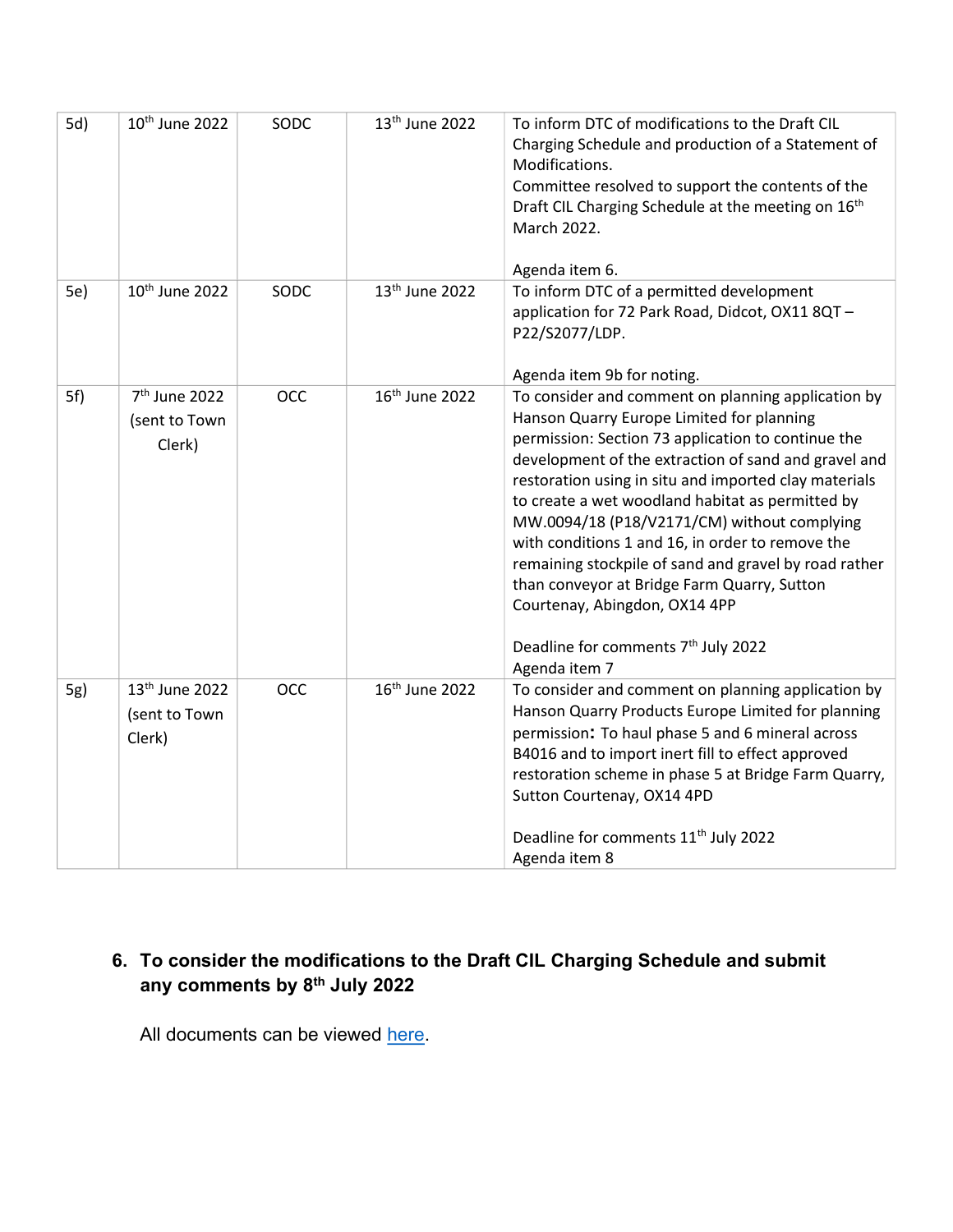**7. To consider and comment on planning application by Hanson Quarry Europe Limited for planning permission: Section 73 application to continue the development of the extraction of sand and gravel and restoration using in situ and imported clay materials to create a wet woodland habitat as permitted by MW.0094/18 (P18/V2171/CM) without complying with conditions 1 and 16, in order to remove the remaining stockpile of sand and gravel by road rather than conveyor at Bridge Farm Quarry, Sutton Courtenay, Abingdon, OX14 4PP**

| <b>Application</b>     | MW.0008/20                                                                                                                                                                                                                                                                                                                                                                                                                                     | View application and make comment using<br>reference no: MW.0008/20 |  |
|------------------------|------------------------------------------------------------------------------------------------------------------------------------------------------------------------------------------------------------------------------------------------------------------------------------------------------------------------------------------------------------------------------------------------------------------------------------------------|---------------------------------------------------------------------|--|
| Proposal               | Section 73 application to continue the development of the extraction of sand<br>and gravel and restoration using in situ and imported clay materials to create a<br>wet woodland habitat as permitted by MW.0094/18 (P18/V2171/CM) without<br>complying with conditions 1 and 16, in order to remove the remaining stockpile<br>of sand and gravel by road rather than conveyor at Bridge Farm Quarry, Sutton<br>Courtenay, Abingdon, OX14 4PP |                                                                     |  |
| <b>Response date</b>   | 7 <sup>th</sup> July 2022                                                                                                                                                                                                                                                                                                                                                                                                                      |                                                                     |  |
| <b>Agreed response</b> |                                                                                                                                                                                                                                                                                                                                                                                                                                                |                                                                     |  |

**8. To consider and comment on planning application by Hanson Quarry Products Europe Limited for planning permission: To haul phase 5 and 6 mineral across B4016 and to import inert fill to effect approved restoration scheme in phase 5 at Bridge Farm Quarry, Sutton Courtenay, OX14 4PD**

| <b>Application</b>     | MW.0048/19                                                                                                                                                                   | View application and make comment using<br>reference no: MW.0048/19 |
|------------------------|------------------------------------------------------------------------------------------------------------------------------------------------------------------------------|---------------------------------------------------------------------|
| <b>Proposal</b>        | To haul phase 5 and 6 mineral across B4016 and to import inert fill to effect<br>approved restoration scheme in phase 5 at Bridge Farm Quarry, Sutton<br>Courtenay, OX14 4PD |                                                                     |
| <b>Response date</b>   | 11 <sup>th</sup> July 2022                                                                                                                                                   |                                                                     |
| <b>Agreed response</b> |                                                                                                                                                                              |                                                                     |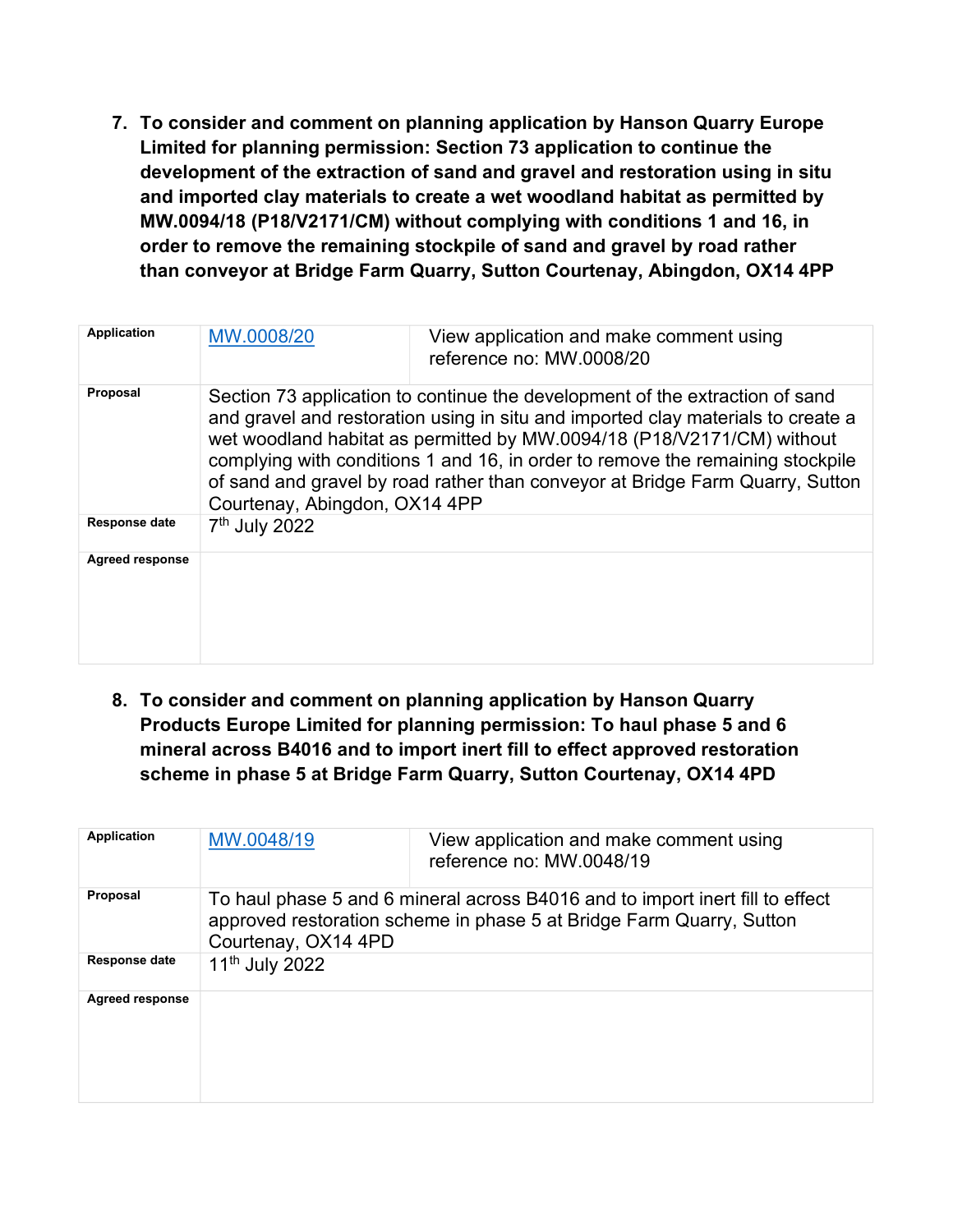# **9. Applications for certificates of Lawful Development and Information only**

| 9a)            | <b>Application</b> | P22/S1941/LDP                                                                                                                                                                                                                                                                                                     | 11 Mallard Drive Didcot OX11 6EH                           |  |
|----------------|--------------------|-------------------------------------------------------------------------------------------------------------------------------------------------------------------------------------------------------------------------------------------------------------------------------------------------------------------|------------------------------------------------------------|--|
|                | Proposal           |                                                                                                                                                                                                                                                                                                                   | Formation of habitable room in roof space with rooflights. |  |
| 9 <sub>b</sub> | <b>Application</b> | <b>P22/S2077/LDP</b>                                                                                                                                                                                                                                                                                              | 75 Park Road Didcot OX11 8QT                               |  |
|                | Proposal           | The construction of single storey side and rear extensions following<br>the demolition of existing stores and garage to the side and garden<br>rooms to the rear; the construction of loft extension; and change the<br>use of existing dwelling house (Use Class C3) to a small 6-bedroom<br>HMO (Use Class C4). |                                                            |  |

# **10.To consider as listed: Planning Applications**

| 10a) | <b>Application</b>     | <b>P22/S1871/FUL</b>                                                  | 97 Sinodun Road Didcot OX11 8HH                                          |  |
|------|------------------------|-----------------------------------------------------------------------|--------------------------------------------------------------------------|--|
|      | Proposal               |                                                                       | Variation of condition 2 (approved plans) on application                 |  |
|      |                        |                                                                       | P20/S4460/FUL to alter the plans removing the single storey rear         |  |
|      |                        |                                                                       | extension and rear dormer to the existing house. The rear dormer is to   |  |
|      |                        |                                                                       | be replaced with a rooflight. (Demolition of existing single storey side |  |
|      |                        | element of the dwelling house and detached garage and erection of a   |                                                                          |  |
|      |                        | part two storey and part single storey rear extension to the existing |                                                                          |  |
|      |                        |                                                                       | house and erection of a new two storey single dwelling house.)           |  |
|      | <b>Response date</b>   | 30 <sup>th</sup> June 2022 (extended from 20 <sup>th</sup> June 2022) |                                                                          |  |
|      | <b>Agreed response</b> |                                                                       |                                                                          |  |
|      |                        |                                                                       |                                                                          |  |
|      |                        |                                                                       |                                                                          |  |
|      |                        |                                                                       |                                                                          |  |
|      |                        |                                                                       |                                                                          |  |
| 10b) | <b>Application</b>     | P22/S1916/HH                                                          | 11 Abbott Close Didcot OX11 8HX                                          |  |
|      | Proposal               | Single and two storey rear extension.                                 |                                                                          |  |
|      | <b>Response date</b>   | 30 <sup>th</sup> June 2022 (extended from 20 <sup>th</sup> June 2022) |                                                                          |  |
|      | <b>Agreed response</b> |                                                                       |                                                                          |  |
|      |                        |                                                                       |                                                                          |  |
|      |                        |                                                                       |                                                                          |  |
|      |                        |                                                                       |                                                                          |  |
|      |                        |                                                                       |                                                                          |  |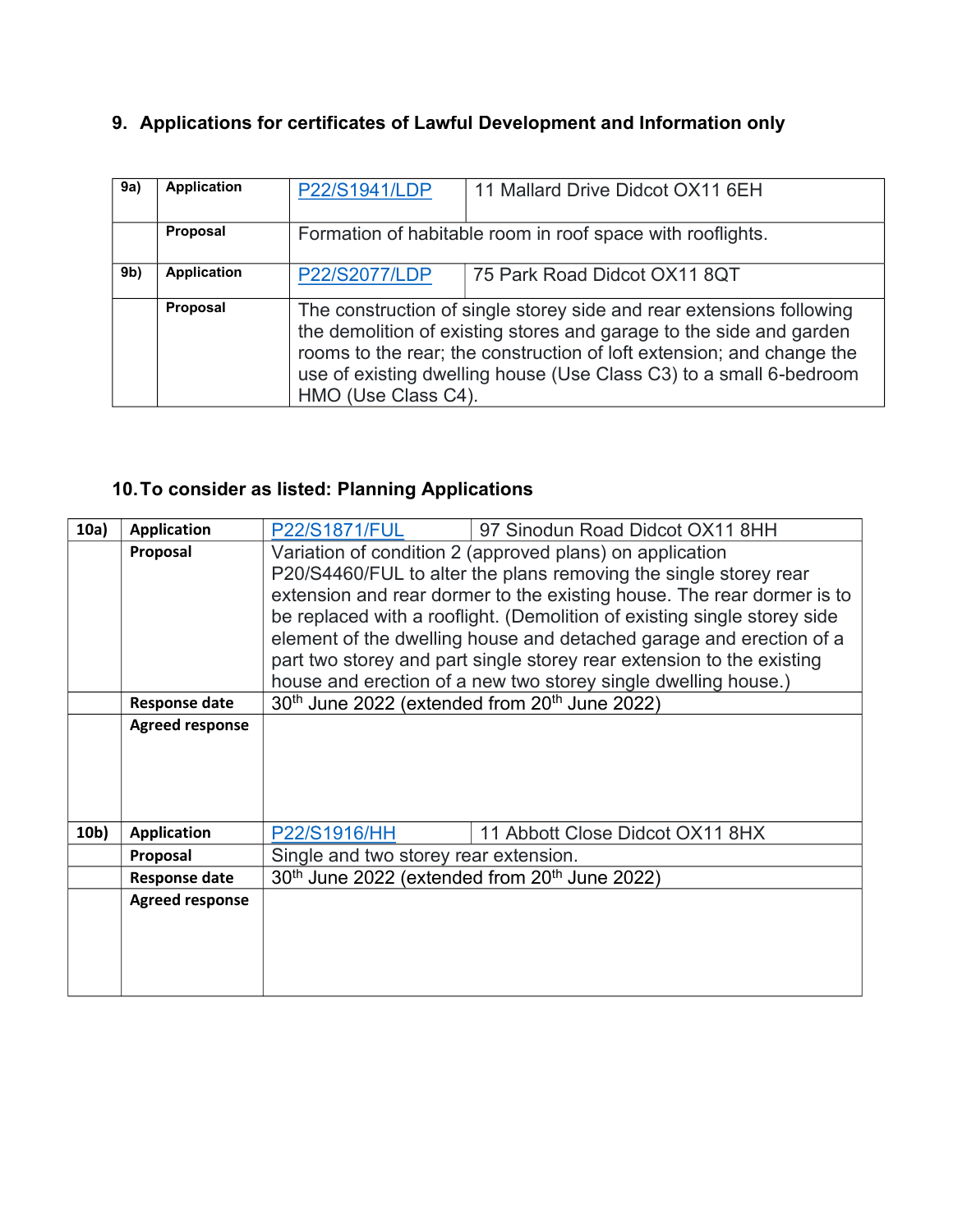| 10c) | <b>Application</b>             | 4 Derwent Avenue Didcot OX11 7RE<br>P22/S1925/HH                                                                                    |                                                                        |  |
|------|--------------------------------|-------------------------------------------------------------------------------------------------------------------------------------|------------------------------------------------------------------------|--|
|      | Proposal                       | Rear and porch extensions. Move fence to the side of property                                                                       |                                                                        |  |
|      |                                | forward.                                                                                                                            |                                                                        |  |
|      | <b>Response date</b>           | 30 <sup>th</sup> June 2022 (extended from 20 <sup>th</sup> June 2022)                                                               |                                                                        |  |
|      | <b>Agreed response</b>         |                                                                                                                                     |                                                                        |  |
|      |                                |                                                                                                                                     |                                                                        |  |
|      |                                |                                                                                                                                     |                                                                        |  |
|      |                                |                                                                                                                                     |                                                                        |  |
|      |                                |                                                                                                                                     |                                                                        |  |
| 10d) | <b>Application</b><br>Proposal | 22 Icknield Close Didcot OX11 7AU<br>P22/S2043/HH                                                                                   |                                                                        |  |
|      | <b>Response date</b>           | New outbuilding in rear garden                                                                                                      |                                                                        |  |
|      | <b>Agreed response</b>         | 30 <sup>th</sup> June 2022 (extended from 24 <sup>th</sup> June 2022)                                                               |                                                                        |  |
|      |                                |                                                                                                                                     |                                                                        |  |
|      |                                |                                                                                                                                     |                                                                        |  |
|      |                                |                                                                                                                                     |                                                                        |  |
|      |                                |                                                                                                                                     |                                                                        |  |
| 10e) | <b>Application</b>             | 20 Icknield Close Didcot OX11 7AU<br>P22/S1915/HH                                                                                   |                                                                        |  |
|      | Proposal                       | Erection of new two storey front extension and associated internally                                                                |                                                                        |  |
|      |                                | reconfiguration.                                                                                                                    |                                                                        |  |
|      | <b>Response date</b>           | 30 <sup>th</sup> June 2022 (extended from 24 <sup>th</sup> June 2022)                                                               |                                                                        |  |
|      | <b>Agreed response</b>         |                                                                                                                                     |                                                                        |  |
|      |                                |                                                                                                                                     |                                                                        |  |
|      |                                |                                                                                                                                     |                                                                        |  |
|      |                                |                                                                                                                                     |                                                                        |  |
| 10f) | <b>Application</b>             | P22/S1741/FUL                                                                                                                       | <b>Vauxhall Barracks Foxhall Road Didcot</b>                           |  |
|      |                                |                                                                                                                                     | <b>OX117ES</b>                                                         |  |
|      | Proposal                       |                                                                                                                                     | Retrospective full planning application for the construction of a      |  |
|      |                                | strength and conditioning (s & c) facility contained within a single                                                                |                                                                        |  |
|      |                                |                                                                                                                                     | storey (sectional structure) located on an obsolete tennis court area. |  |
|      | <b>Response date</b>           | 30 <sup>th</sup> June 2022 (extended from 29 <sup>th</sup> June 2022)                                                               |                                                                        |  |
|      | <b>Agreed response</b>         |                                                                                                                                     |                                                                        |  |
|      |                                |                                                                                                                                     |                                                                        |  |
|      |                                |                                                                                                                                     |                                                                        |  |
|      |                                |                                                                                                                                     |                                                                        |  |
|      | <b>Application</b>             |                                                                                                                                     |                                                                        |  |
| 10g) |                                | P22/S2021/FUL                                                                                                                       | Lloyds TSB Bank Market Place Didcot OX11<br>7LQ                        |  |
|      | Proposal                       |                                                                                                                                     |                                                                        |  |
|      |                                | Replacement of external cladding (with thermal upgrade), new upvc<br>windows, pigeon netting to flat roof with general roof repairs |                                                                        |  |
|      | <b>Response date</b>           | 30 <sup>th</sup> June 2022 (extended from 28 <sup>th</sup> June 2022)                                                               |                                                                        |  |
|      | <b>Agreed response</b>         |                                                                                                                                     |                                                                        |  |
|      |                                |                                                                                                                                     |                                                                        |  |
|      |                                |                                                                                                                                     |                                                                        |  |
|      |                                |                                                                                                                                     |                                                                        |  |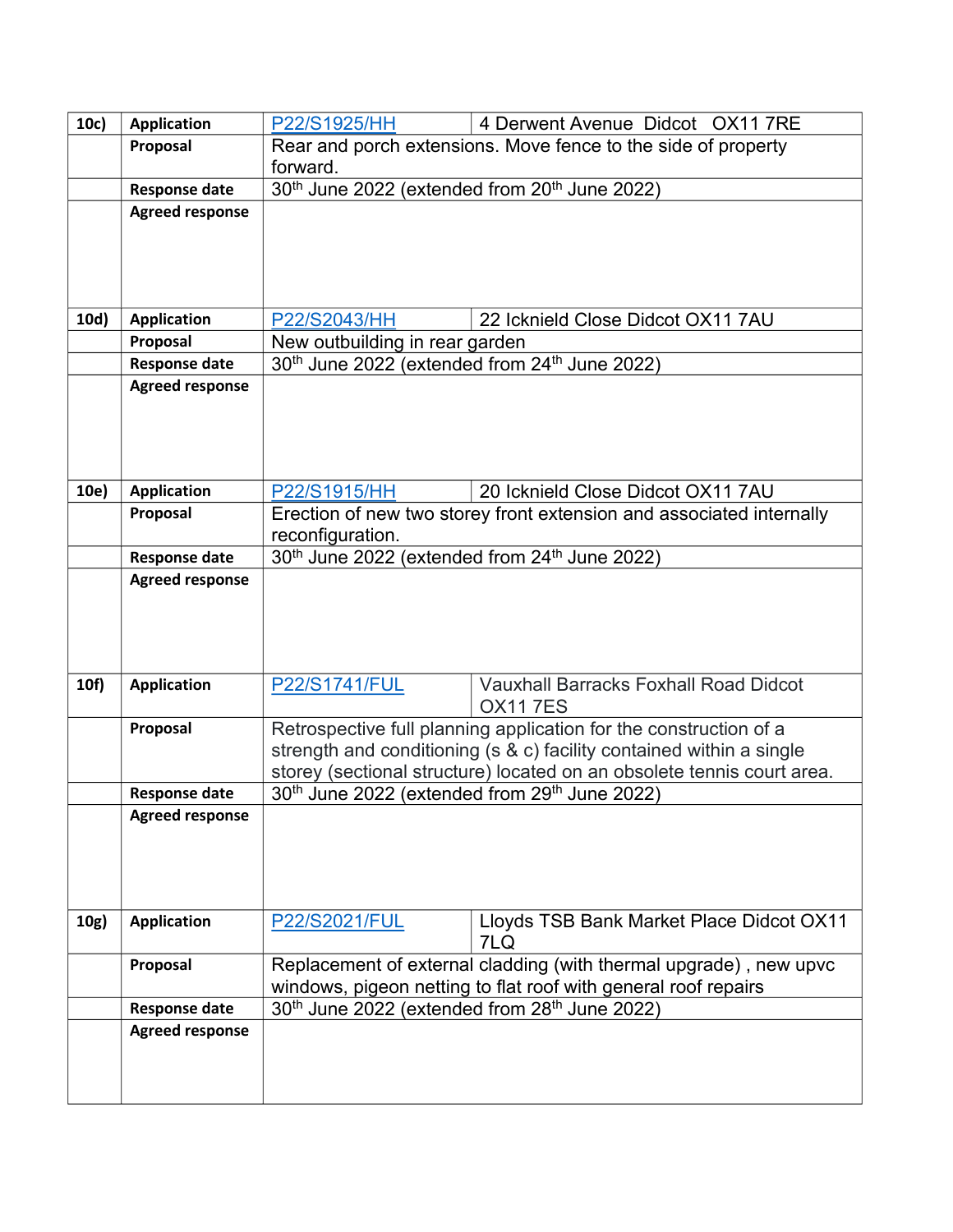| 10h) | <b>Application</b>                                              | P22/S2150/HH                                                                                                                                                                                                                                                                                                                                                                                                                                                                                                  | 33 Beech Lane Didcot OX11 6EB                                         |  |
|------|-----------------------------------------------------------------|---------------------------------------------------------------------------------------------------------------------------------------------------------------------------------------------------------------------------------------------------------------------------------------------------------------------------------------------------------------------------------------------------------------------------------------------------------------------------------------------------------------|-----------------------------------------------------------------------|--|
|      | Proposal                                                        | Installation of a garden room                                                                                                                                                                                                                                                                                                                                                                                                                                                                                 |                                                                       |  |
|      | <b>Response date</b>                                            | $2nd$ July 2022                                                                                                                                                                                                                                                                                                                                                                                                                                                                                               |                                                                       |  |
|      | <b>Agreed response</b>                                          |                                                                                                                                                                                                                                                                                                                                                                                                                                                                                                               |                                                                       |  |
| 10i) | <b>Application</b>                                              | <b>P22/S1047/FUL</b>                                                                                                                                                                                                                                                                                                                                                                                                                                                                                          | Former Site Of Georgetown Filling Station<br>Broadway Didcot OX11 8SD |  |
|      | <b>Amendment</b>                                                | No. 2 - dated 14th June 2022                                                                                                                                                                                                                                                                                                                                                                                                                                                                                  |                                                                       |  |
|      | Proposal                                                        | Redevelopment for retirement living accommodation for older people<br>(sixty years of age and/or partner over fifty-five years of age)<br>comprising 28 retirement apartments including communal facilities,<br>access, car parking and landscaping. (As amplified by additional<br>information - contamination received 23 May 2022, amended plans<br>and highways information received 14 June 2022. Amended<br>description 14 June 2022)                                                                   |                                                                       |  |
|      | <b>Previous</b><br>response dated<br>7 <sup>th</sup> April 2022 | Objection with comments:<br>The Committee were concerned to see that the current layout for<br>parking does not allow entry and exit in a forward gear. There is no<br>turning circle available and due to the close proximity to the zebra<br>crossing, this could potentially cause accidents. The Committee was<br>also concerned to note that the lack of amenity space available to the<br>residents and the potential for a poor living environment, especially in<br>the southwest corner of the site. |                                                                       |  |
|      | <b>Response date</b>                                            | 29th June 2022                                                                                                                                                                                                                                                                                                                                                                                                                                                                                                |                                                                       |  |
|      | <b>Agreed response</b>                                          |                                                                                                                                                                                                                                                                                                                                                                                                                                                                                                               |                                                                       |  |

# **11.To note as listed: Planning Appeals.**

| 11a) | <b>Appeal reference</b>    | APP/Q3115/W/22/3293050                                         |  |
|------|----------------------------|----------------------------------------------------------------|--|
|      | <b>Application</b>         | P21/S5088/PIP<br>Land off Brasenose Road Didcot                |  |
|      | Proposal                   | Proposed construction of up to 4 dwellings                     |  |
|      | DTC's previous<br>response | Strongly objected with comments - 6 <sup>th</sup> January 2022 |  |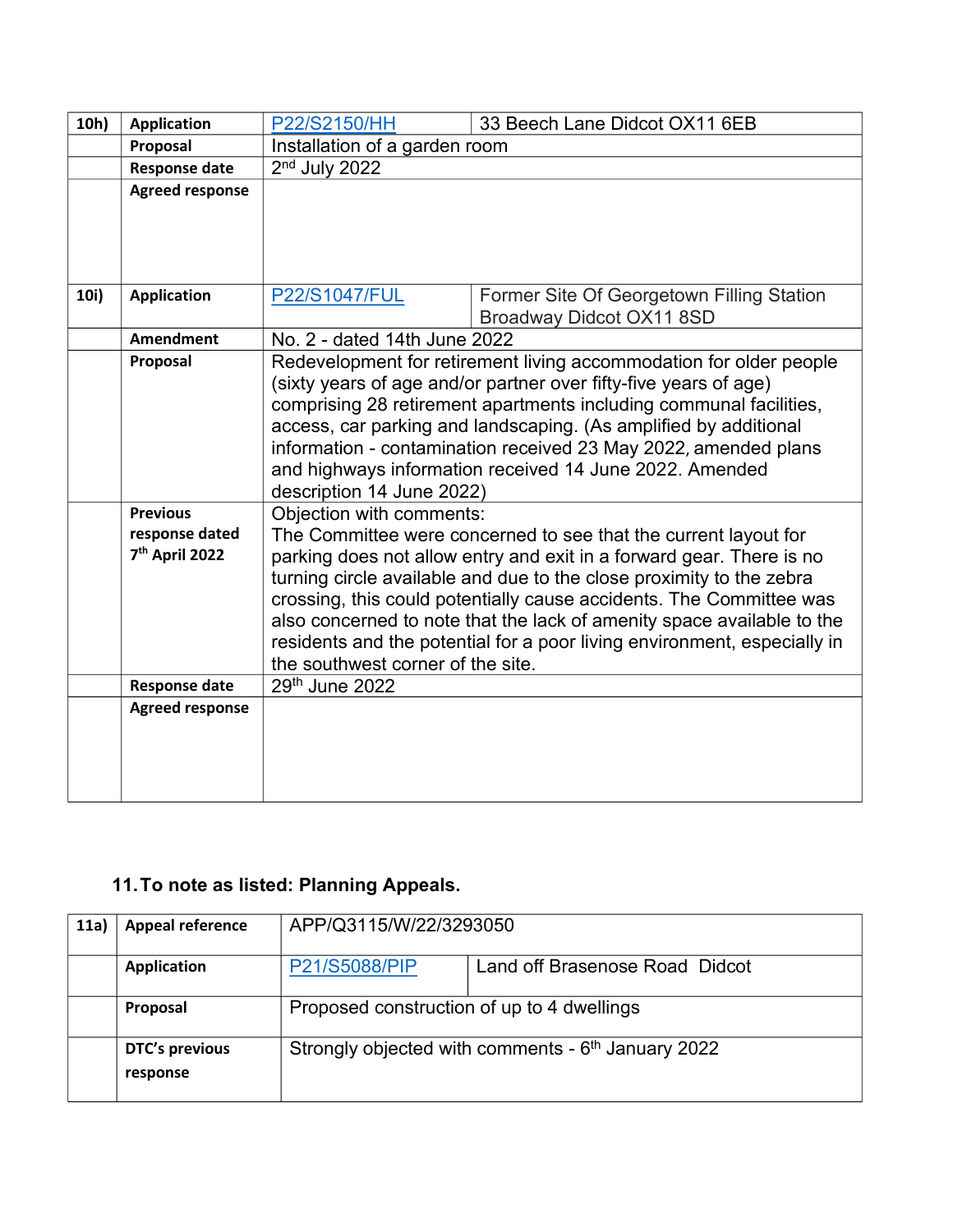|                 | SODC's response         | Permission in principle was REFUSED                                                                                                                                                                                                                                                                                            |                                             |                  |
|-----------------|-------------------------|--------------------------------------------------------------------------------------------------------------------------------------------------------------------------------------------------------------------------------------------------------------------------------------------------------------------------------|---------------------------------------------|------------------|
|                 | Appeal start date       | $1st$ June 2022                                                                                                                                                                                                                                                                                                                | <b>Representations to be</b>                | $6th$ July 2022  |
|                 |                         |                                                                                                                                                                                                                                                                                                                                | received by                                 |                  |
| 11 <sub>b</sub> | <b>Appeal reference</b> | APP/Q3115/W/22/3295348                                                                                                                                                                                                                                                                                                         |                                             |                  |
|                 | <b>Application</b>      | Land at 4 Ernest Road Didcot OX11 8QH<br>P21/S2637/FUL                                                                                                                                                                                                                                                                         |                                             |                  |
|                 | Proposal                | Proposed new dwelling. (As amplified by energy statement received                                                                                                                                                                                                                                                              |                                             |                  |
|                 |                         | 31 August 2021)                                                                                                                                                                                                                                                                                                                |                                             |                  |
|                 | DTC's previous          | Objection with comments $-16th$ July 2021                                                                                                                                                                                                                                                                                      |                                             |                  |
|                 | response                | The Committee were concerned about the insufficient parking available and the<br>loss of on street parking in Edmonds Court. They noted the application appears<br>to be unneighbourly and out of character for the area. The dwelling appears to<br>take over the full width of the plot, which makes it appear overly bulky. |                                             |                  |
|                 | SODC's response         | <b>Permission was REFUSED</b>                                                                                                                                                                                                                                                                                                  |                                             |                  |
|                 | Appeal start date       | $7th$ June 2022                                                                                                                                                                                                                                                                                                                | <b>Representations to be</b><br>received by | $12th$ July 2022 |

# **12.To note as listed: Planning Applications approved.**

| <b>Didcot Town Council's</b><br>recommendation | <b>Planning Application</b><br><b>Number</b> | <b>Proposal and Address</b>                                                                                                                          |
|------------------------------------------------|----------------------------------------------|------------------------------------------------------------------------------------------------------------------------------------------------------|
| No objection                                   | P22/S1522/T56                                | Erection 20m EE slim streetworks<br>streetpole and associated supporting<br>apparatus on the grass verge south of<br>Hitchcock Way, Didcot OX11 8ET. |
|                                                |                                              | <b>Grass verge south of Hitchcock Way</b><br><b>Didcot OX11 8ET</b>                                                                                  |
| Objection with                                 | P22/S1248/HH                                 | Section 73 application to remove                                                                                                                     |
| comments:                                      |                                              | condition 8 (family occupation) of                                                                                                                   |
|                                                |                                              | planning application P21/S2573/HH (to                                                                                                                |
| The Committee object to the                    |                                              | allow full use as a C3 dwelling) (Two                                                                                                                |
| removal of the condition and                   |                                              | storey side extensions and single                                                                                                                    |
| are concerned that the                         |                                              | storey rear extension, associated                                                                                                                    |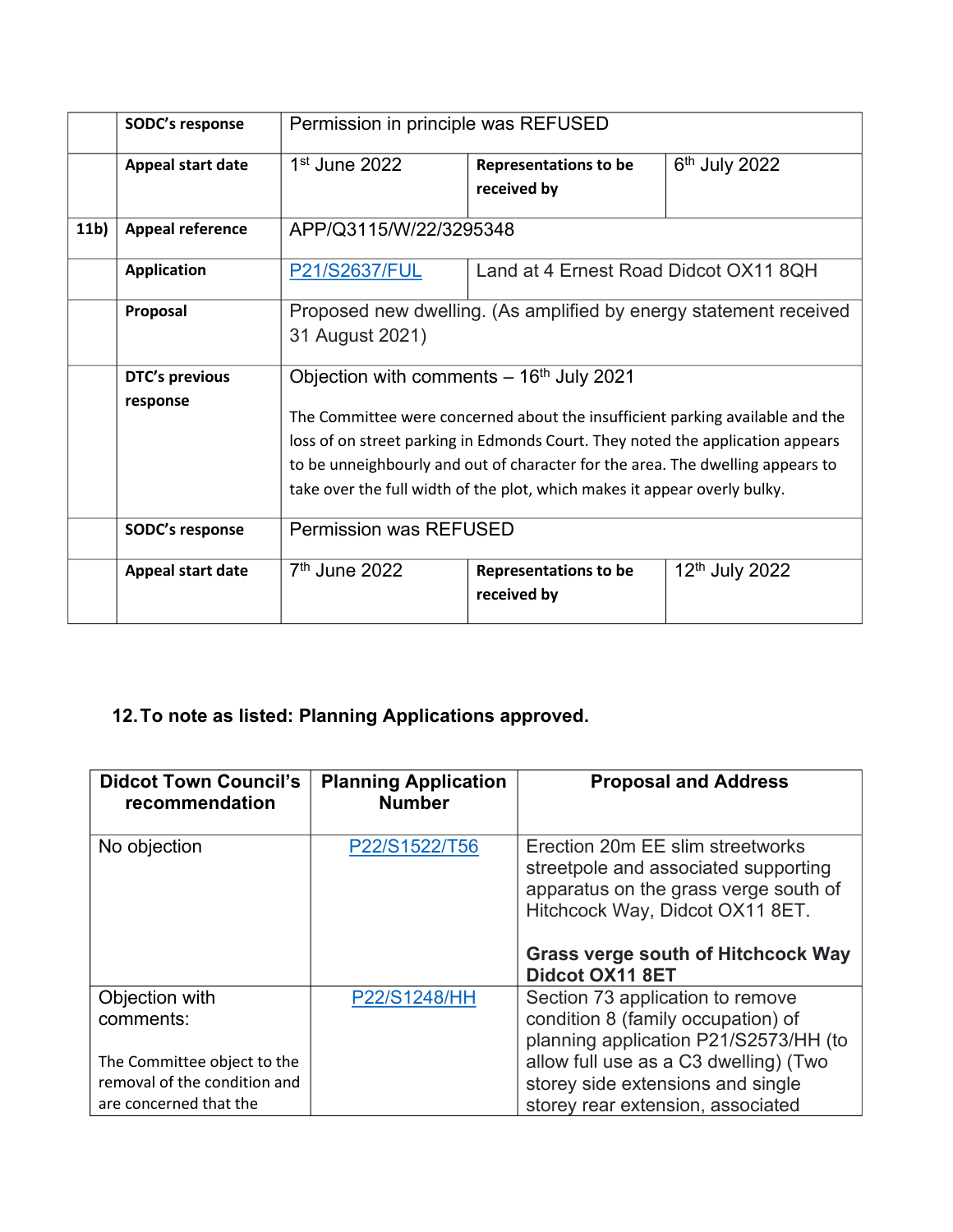| applicant is still pursuing an<br>HMO with a significant<br>number of rooms via a<br>different route. This<br>condition was put there to<br>specifically prevent an HMO. |               | hardstanding and creation of a dropped<br>kerb).<br>14 Haydon Road Didcot OX11 7JD                                                                                                                                                                                                                                                                                                                                                                        |
|--------------------------------------------------------------------------------------------------------------------------------------------------------------------------|---------------|-----------------------------------------------------------------------------------------------------------------------------------------------------------------------------------------------------------------------------------------------------------------------------------------------------------------------------------------------------------------------------------------------------------------------------------------------------------|
| No objection                                                                                                                                                             | P22/S1332/HH  | Single storey rear extension.                                                                                                                                                                                                                                                                                                                                                                                                                             |
|                                                                                                                                                                          |               | 73 Meadow Way Didcot OX11 0AX                                                                                                                                                                                                                                                                                                                                                                                                                             |
| No objection                                                                                                                                                             | P22/S1304/HH  | Proposed ground floor rear extension<br>and internal alterations.                                                                                                                                                                                                                                                                                                                                                                                         |
|                                                                                                                                                                          |               | 38 Park Road Didcot OX11 8QW                                                                                                                                                                                                                                                                                                                                                                                                                              |
| Support                                                                                                                                                                  | P22/S1451/FUL | Change of use to permit use as a                                                                                                                                                                                                                                                                                                                                                                                                                          |
|                                                                                                                                                                          |               | dental surgery (Class E(e) use).                                                                                                                                                                                                                                                                                                                                                                                                                          |
|                                                                                                                                                                          |               | Unit 47 47 Orchard Centre Didcot<br><b>OX117LL</b>                                                                                                                                                                                                                                                                                                                                                                                                        |
| No objection                                                                                                                                                             | P22/S0875/HH  | Single storey rear extension 4m x 4m.                                                                                                                                                                                                                                                                                                                                                                                                                     |
|                                                                                                                                                                          |               | 23 Roding Way Didcot OX11 7RG                                                                                                                                                                                                                                                                                                                                                                                                                             |
| No objection                                                                                                                                                             | P22/S1475/HH  | Proposed two storey side extension                                                                                                                                                                                                                                                                                                                                                                                                                        |
|                                                                                                                                                                          |               | and single storey front.                                                                                                                                                                                                                                                                                                                                                                                                                                  |
|                                                                                                                                                                          |               | 85 Queensway Didcot OX11 8LX                                                                                                                                                                                                                                                                                                                                                                                                                              |
| No objection                                                                                                                                                             | P22/S0188/HH  | Demolition of existing conservatory.<br>Erection of new side and rear single<br>storey extension. Erection of new<br>single storey first floor extension above<br>existing annexe. Internal<br>reconfigurations as necessary (as<br>amended by drwgnos PL101A,<br>PL102A, PL103A, PL104A, PL105A,<br>PL106A and PL107A received on 9<br>May 2022 to reduce the ridge and<br>eaves height of the first-floor extension)<br>1 Lydalls Close Didcot OX11 7LD |
|                                                                                                                                                                          |               |                                                                                                                                                                                                                                                                                                                                                                                                                                                           |

# **13.To note as listed: Planning Applications refused.**

None received.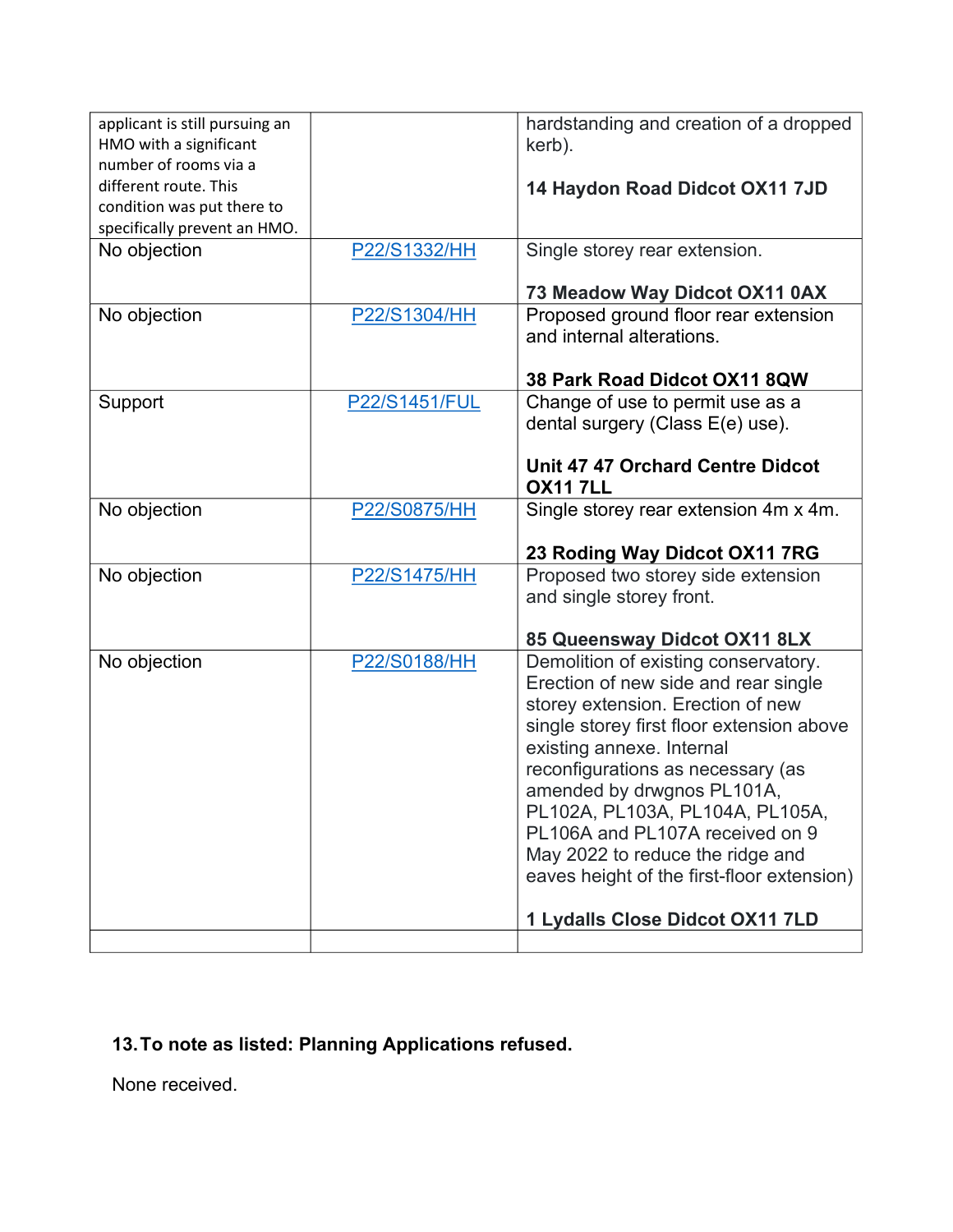# **14.To note as listed: Planning Applications withdrawn.**

None received.

# **15.To note as listed: Planning Applications referred.**

None received.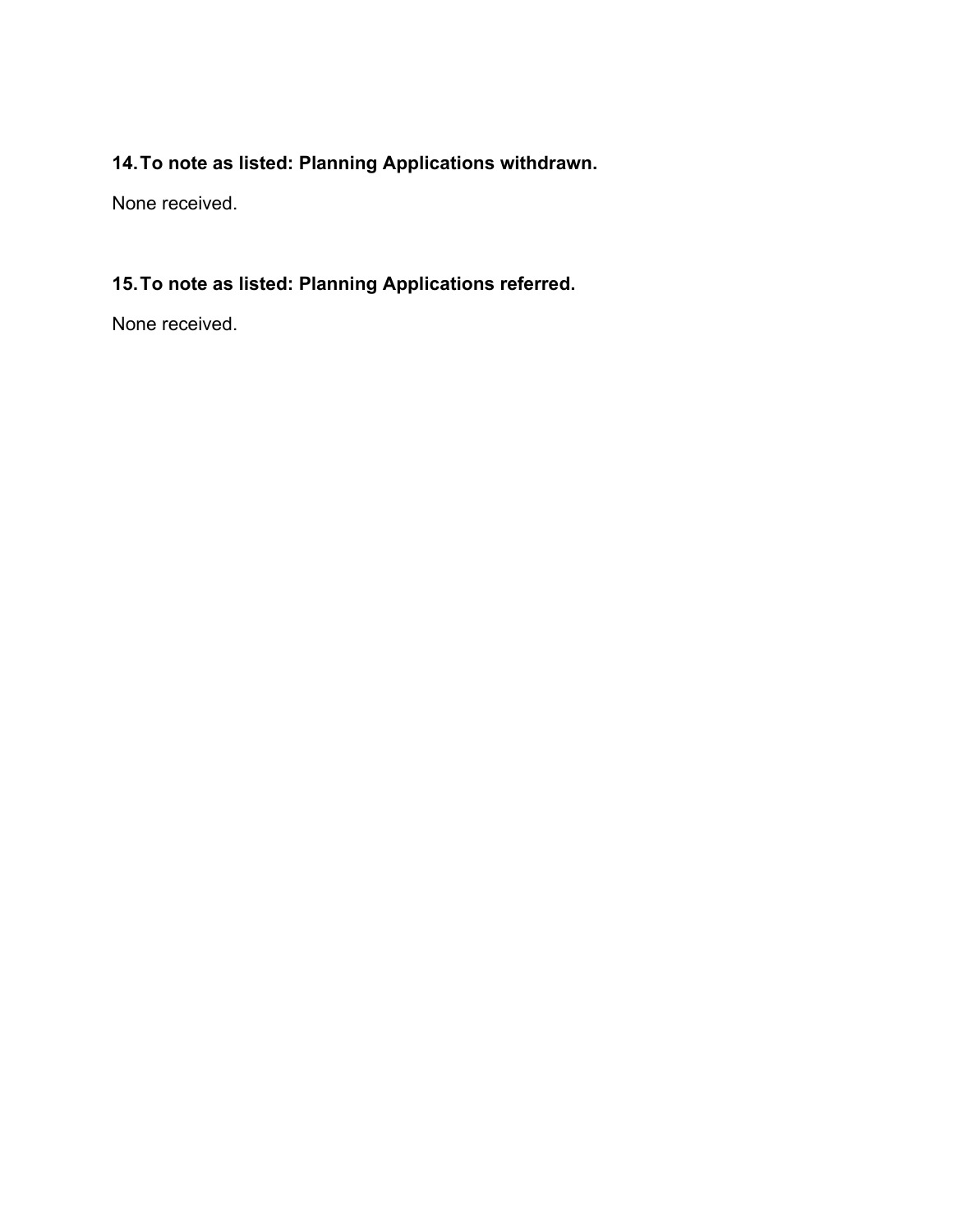# **Traffic Advisory Group** Monday 23rd May 2022, 2.00pm Via Microsoft Team



# **Minutes**

Note: These minutes are subject to approval as a true and correct record by the next meeting.

## **PRESENT:**

Cllr C Wilson<sup>1</sup> (Chair) Cllr M Khan<sup>1</sup> Cllr D Rouane2 Cllr E Hards Cllr P Davies Cllr I Snowdon (County Council Councillor)

Mr L Turner (Oxfordshire County Council Traffic Officer) Mr M Horton (Parking and Traffic Technical Officer)

Mr C Hulme (Traffic Management Officer)

Mrs J Wheeler (Town Clerk) Mr S Mundy (Projects and Services Officer)

3 members of the public attended.

*<sup>1</sup> Also a District Councillor*

*<sup>2</sup> Also a District and County Councillor*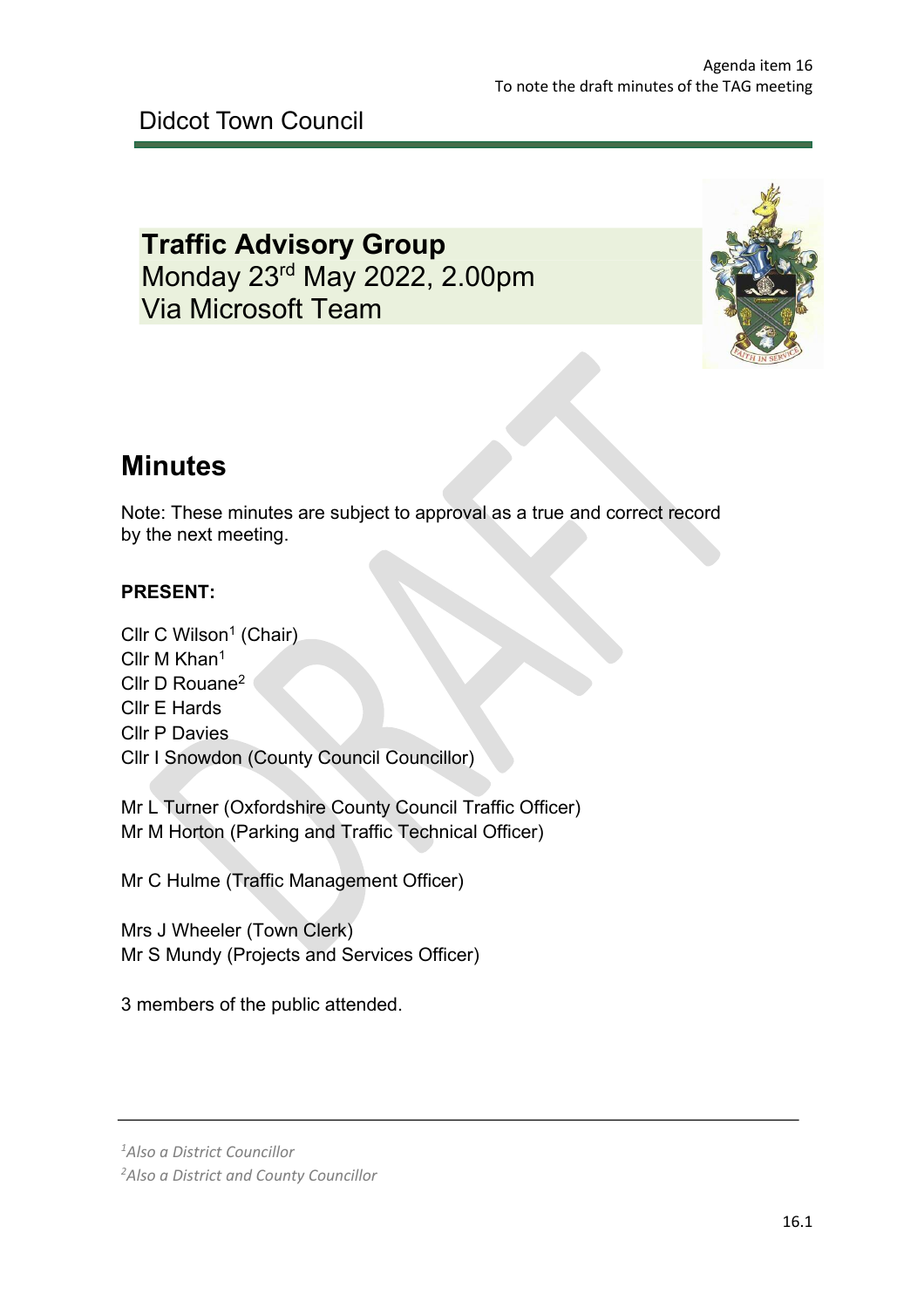# **1. To receive apologies**

None received.

## **2. Accuracy check of the minutes**

It was **AGREED** that the minutes of the meeting held on the Monday 11th October 2021 be recorded as a true record and was noted as such.

## **3. Questions/updates from the minutes of the last meeting**

### **This section will now become a progress report moving forward at the next meeting.**

Section 4 of the previous meeting Cllr C Wilson asked on progress of the CPE actions. The information had been added that was sent through from James Whiting but the section on the website has now disappeared.

**Action: -** It was **AGREED** to add the CPE section of the website is back up and running. The Projects and Services Officer to speak to the Events and Communications Officer to get this back live.

Cllr C Wilson also asked about the progress of if a website address was sent through from Mr C Hulme regarding where to report speeding or traffic offenses. The Projects and Services Officer had sent around to all Councillors and had been added to the website under the section which was deleted.

**Action: -** It was **AGREED** For the Events and Communication Officer to add back onto the website.

# **4. Haydon Road Area Report**

Mr M Horton explained phase 1 of the resident parking study. This would cover East side of Lydalls Road, Haydon Road to cross junction, Cronshaw Close and Station Road. At present there is £10,000 worth of developer funding that can find this scheme and a further £18,000 for phase 2 of the scheme. Mr M Horton also explained at present there is a suspension of the parking enforcement of the twohour limit on Lydalls Road.

Cllr E Hards expressed a concern regarding the west side of Lydalls Road not being part of the scheme and this should be investigated within the plan.

**Action: -** It was **AGREED** for Mr M Horton to send proposal to the Town Clerk and Projects and Services Officer in time for the Full Council meeting on 27<sup>th</sup> June 2022.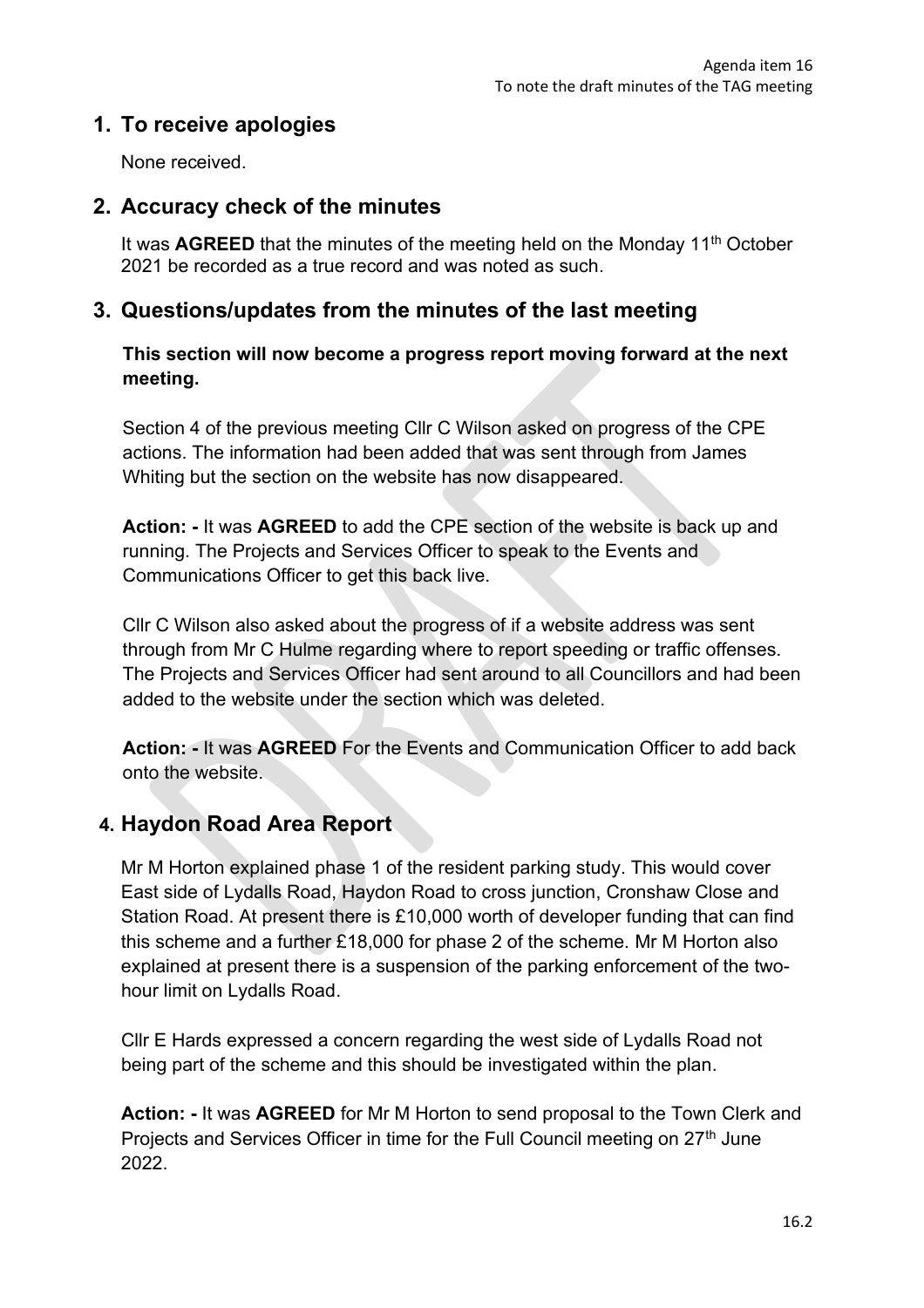## **5. Resident's Parking Scheme for the Northbourne area**

The three Didcot residents expressed their concerns regarding parking on the street they live in in the Northbourne area of Didcot. The areas included East Street and Hagbourne Road. They expressed that it was near impossible to near your house due to the number of cars down the road which included staff from the Orchard Centre as they have nowhere to park within the Orchard Centre car park. They have asked the Town Council to investigate a resident parking scheme.

Cllr M Khan explained the need for reporting these issues to the Police and the more evidence gathered will support getting items investigated.

One resident suggested a park and ride scheme with a discounted rate.

Mr C Hulme explained that reporting of incidents can help support cases but need the evidence. He explained it is widespread in residential areas and not just happening in Didcot. The police will investigate whether an offence has been caused but parking.

The same resident asked where duty of care lies for residents and if a death would then cause action. Mr C Hulme explained items will be reviewed and the police priorities the areas that are high risk.

Cllr D Rouane explained that high street had double yellow lines added, and this has now helped the area and people are not parking on the corner of junctions.

Cllr D Rouane explained the 2 areas identified being Haydon Road area and station area and the second area the Northbourne area which bounded by Hagbourne Road, Wessex Road, Mereland Road and Broadway. These are the 2 areas of priority for resident parking schemes. At present only the Haydon Road area has been put forward as has been higher on the list.

Cllr M Khan explained the Council takes the health and safety very seriously and this is the reason Councillors have pushed for Civil Parking Enforcement to come into force.

Further discussions then took place regarding planning and rules from central government.

Mr M Horton suggested that we look at areas at Junctions within the bounds of Hagbourne Road, Mereland Road, Wessex Road and Broadway that could require double yellow lines as these items can be resolved quicker.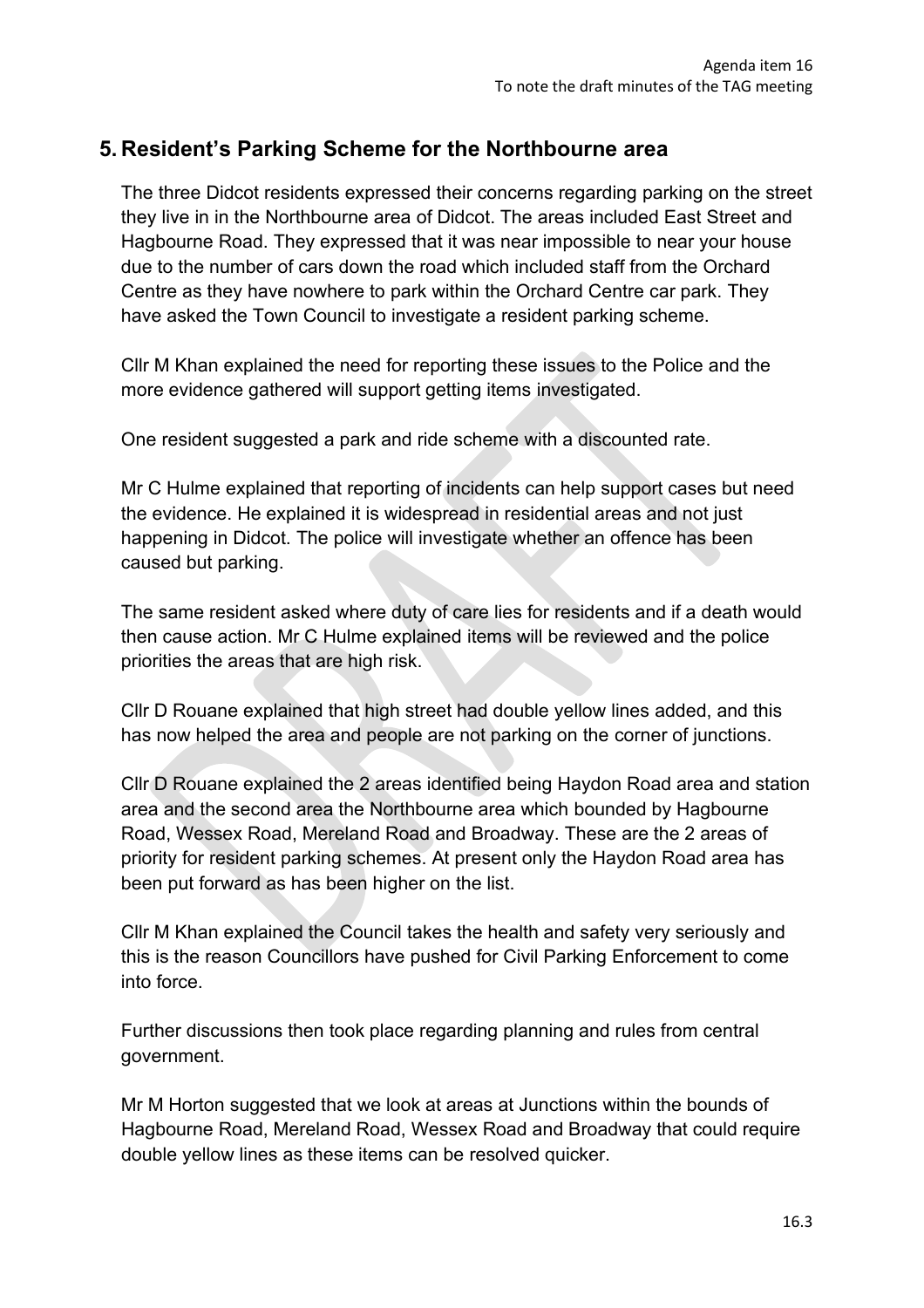**Action**: - The Projects and Services Officer to speak to Northbourne Councillors to understand where double yellow lines could be installed and feedback to Oxfordshire County Council highways team.

## **6. 20MPH requests – Roebuck Court and Broadway/Wantage Road**

The Projects and Services Officer presented the case from residents regarding issues they are experiencing in Roebuck Court and traffic driving over the speed limit on Broadway and Wantage Road.

Cllr P Davies explained he was progressing a motion for just Ladygrove but he and Cllr D Rouane will update their motion for the whole of Didcot to become 20mph.

## **7. Resident concerns raised**

Concern 1 – Drivers blocking traffics lights on Hitchcock Way from Ladygrove

A discussion took place regarding the traffic lights at Hitchcock Way and Cow Lane during the Christmas traffic going into the Orchard Centre. The Projects and Services Officer explained that he had already replied to the resident to contact Oxfordshire Highways in December as the Town Council only acts as an advisory group.

**Action: –** Potential look into a Crosshatched yellow marking so cars do not block the drivers leaving Ladygrove. It was **AGREED** for Cllr I Snowdon and Cllr D Rouane to write a letter to Oxfordshire County Council.

Concern 2 – Parking by Enterprise car rental causing hazards for pedestrians and buses and parking on grass opposite

Mr M Horton explained that this should be something CPE officers are looking into as they are parked on double yellow lines.

**Action: -** It was **AGREED** that Mr M Horton would raise issue with his team.

Concern 3 – Constant illegal parking in front of Caprinos Pizza

The group discussed the best way forward as delivery drivers can park on double yellow lines while picking up pizza's to then go out.

The Projects and Services Officer explained he has experienced some hold ups while going home at night after his shift due to the delivery drivers parking in front of the Caprinos Pizza and causing issues on the broadways.

**Action: -** It was **AGREED** Mr M Horton will take forward with his team and understand how this can be dealt with further.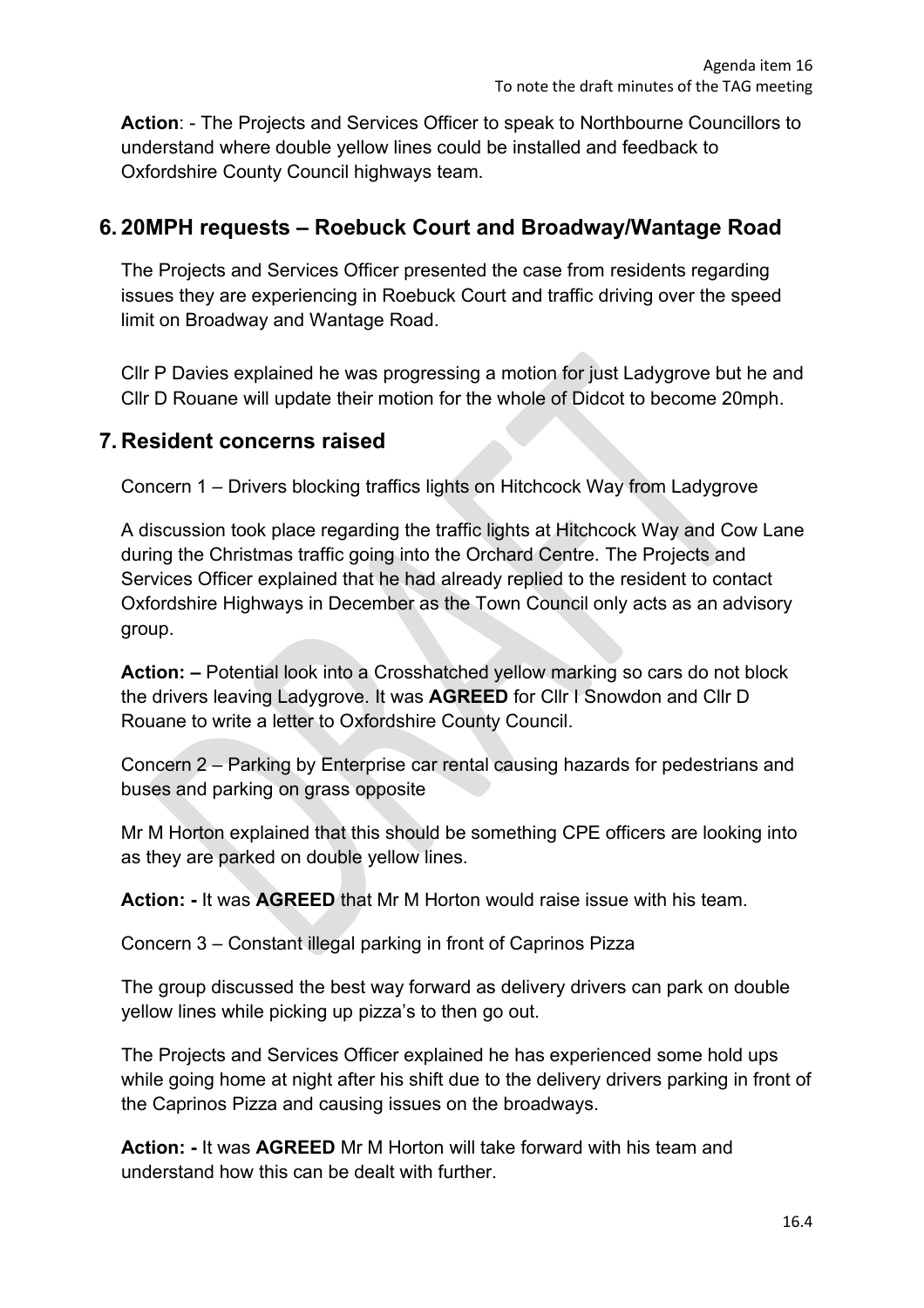Concern 4 – A new crossing on Wantage Road between the to estates and Pills Pond is urgently needed

A discussion took place on the progress of the crossing and that money is in place for this to go in. It is understood there is a slight issue that needs to be sorted and the crossing is under tender.

**Action: -** It was **AGREED** that MR M Horton will contact his colleague Ralph to send an update to the Projects and Services Officer.

Concern 5 – Speeding on Park Road.

Cllr I Snowdon explained he needed to still organise a speed survey from the previous meeting for Park Road.

Abingdon Road was also brought up as an area of concern.

**Action**: - It was **AGREED** for Cllr I Snowdon to arrange for a speed survey to take place on Park Road.

It was also **AGREED** that the Projects and Services Officer would speak to the Events and Communications Officer about ensuring we have a section on the Traffic Advisory Group page to report issues of speeding.

It was also **AGREED** that the Projects and Services Officer speaks to the Events and Communication Officer to add a section regarding Community Speed watch onto the website so residents can look to apply.

Concern 6 – Parking on the green at the Croft

Cllr M Khan raised cars were parked on the grass verge outside of the Broadway allotments and we need to be aware as a Council of these events. Cllr I Snowdon confirmed an event took place at the Marlborough Club and the boxing group and was a one off.

Mr M Horton explained if the Council would like to action anything on the Croft we would need to write into public highways.

**Action**: - For the Councillors to decide if a letter should be written to public highways or to continue to keep an eye on the situation and action if more complaints arise.

Concern 7 – Speeding along Avon Way and the using Doctors surgery area as speed tracks then go around Tyne Avenue and Mersey Way

Cllr P Davies mentioned we should look at the Community Speed watch for this area.